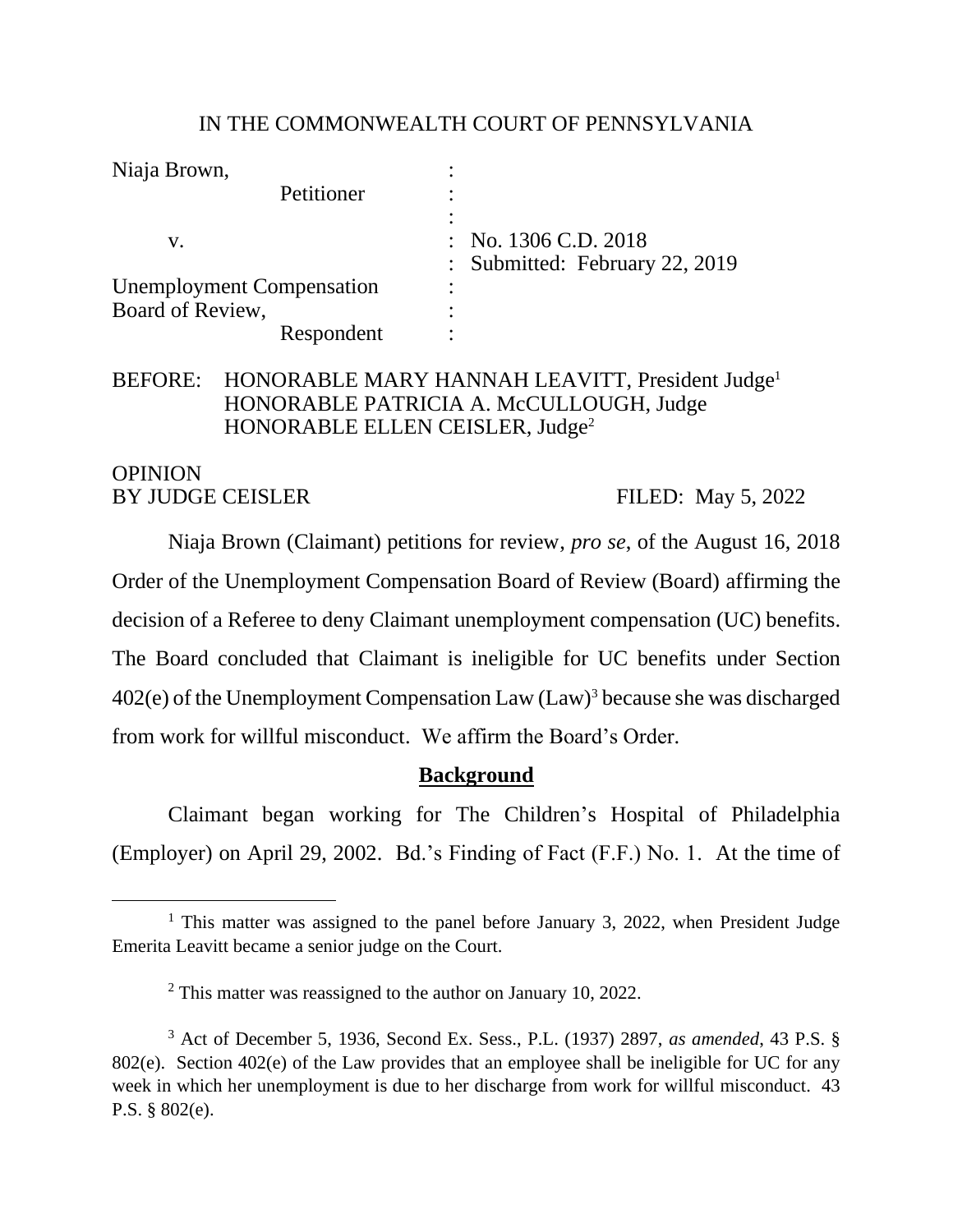her discharge, she was a part-time Senior Nursing Assistant for Employer. Record (R.) Item No. 2.

In 2012, Employer implemented a policy requiring all employees to receive an annual influenza vaccination (flu vaccine) unless they had a medical or religious exemption. Bd.'s F.F. No. 2. Claimant complied with Employer's policy and received the flu vaccine through 2016. *Id.* No. 3.<sup>4</sup> On November 7, 2017, Claimant notified Employer that she did not want the flu vaccine, but she did not provide a medical or religious exemption. *Id.* No. 4.<sup>5</sup>

On November 8, 2017, Employer notified Claimant that if she did not receive the flu vaccine by November 15, 2017, she would be suspended for two weeks and then discharged. *Id.* No. 5; *see* R. Item No. 3 (wherein Employer notified Claimant: "A condition of continued employment is to get the flu shot. Following the

*Id.* (capitalization removed).

<sup>5</sup> In her November 7, 2017 email to Employer, Claimant stated:

R. Item No. 3.

<sup>4</sup> On her Internet Initial Claims form, Claimant stated that she initially complied with Employer's vaccine policy because she "felt coerce[d] into doing so because [she] could not afford not to be working." R. Item No. 2 (capitalization removed). She also stated:

As a responsible adult who has never called out during a []sick season[] I could not understand why I was being force[d] to get something that went against my beliefs when I had already proven that my body has a great defense against the sickness for the [first] 10 years that I was working there.

I am emailing to say that I would not like to get the flu shot. I have been here ... for the last 15[]years and [for] 10 of those years I did not receive the [flu] shot and I have never been sick. . . . I take my health very seriously and I can[]not compromise my health and get the [f]lu shot when I know for the [first] 10 years I did not receive it [and] came to work every scheduled day without calling out due to sickness. I do not understand why I am being forced to get a shot.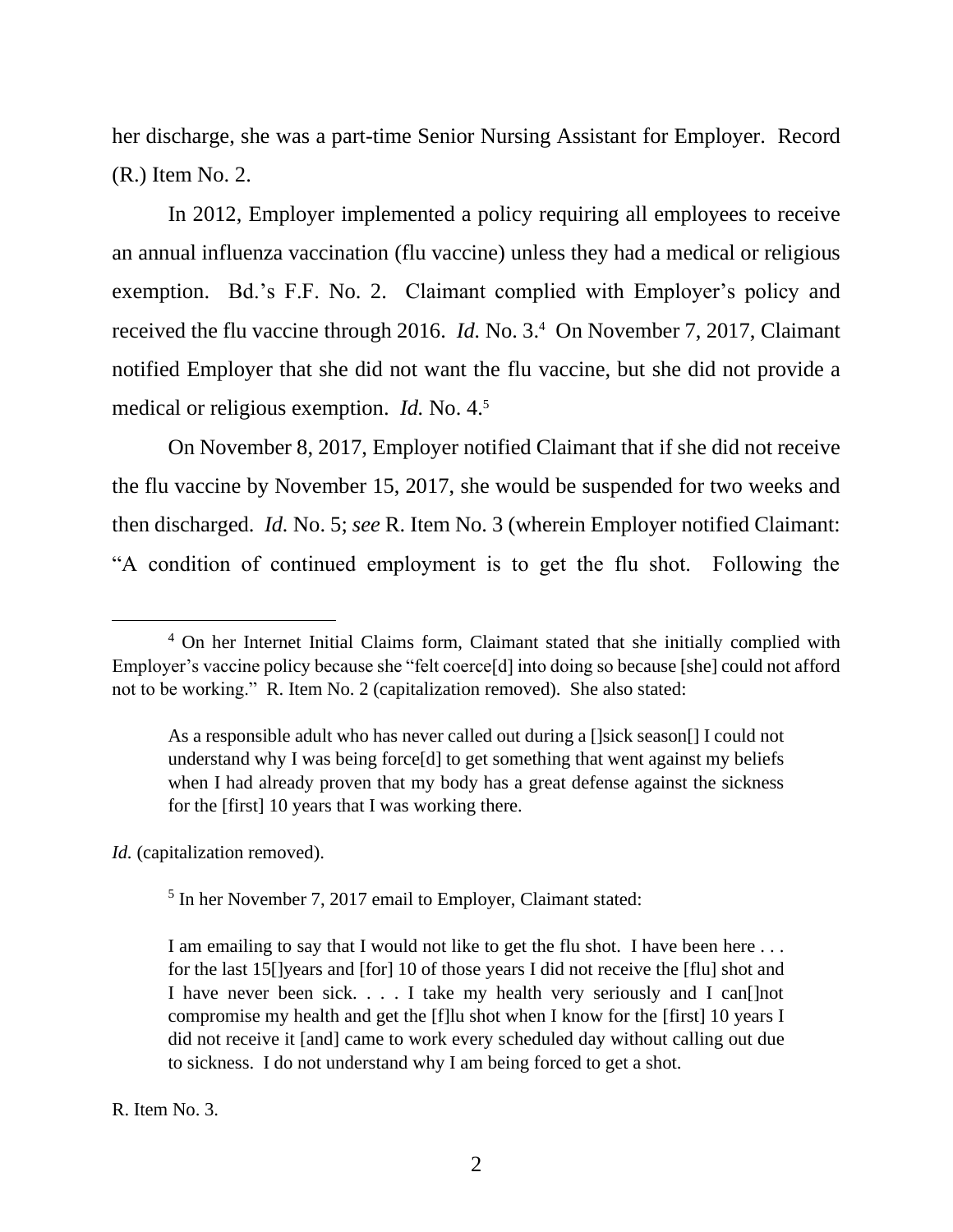November 15th deadline[,] any employee not in compliance will be placed on an unpaid leave and failure to get the vaccine at the end of this period will result in termination.").

Claimant did not receive the flu vaccine by November 15, 2017, so Employer suspended her for two weeks. Bd.'s F.F. No. 6. Employer gave Claimant until December 5, 2017, to either receive the flu vaccine or provide a medical or religious exemption with supporting documentation. *Id.*; *see* R. Item No. 3.

Thereafter, Claimant submitted to Employer a one-page document titled "Advance Vaccine Directive" (AVD), which she had printed from the Natural Solutions Foundation website, proclaiming that she did not give her consent to be vaccinated. Bd.'s F.F. No. 7; see R. Item No. 6.<sup>6</sup> Because the AVD was neither a medical nor a religious exemption, on December 6, 2017, Employer discharged Claimant for refusing to receive the mandatory flu vaccine. Bd.'s F.F. No. 8.

Claimant filed a claim for UC benefits, which the local UC Service Center denied. The Service Center determined that by refusing the Employer-mandated flu

<sup>&</sup>lt;sup>6</sup> The AVD referenced the Nuremberg Trials, the Geneva Convention, "International Law Treaties," Article 6 of the UNESCO Universal Bioethics Declaration, and *Missouri v. McNeely*, 569 U.S. 141 (2013). R. Item No. 6. The AVD stated in pertinent part:

**Advanced Health Care Directives** are honored under U[nited ]S[tates] and International Law. Your AVD Card gives you a legal "Advance Health Care Directive" or "Living Will" informing all health care providers that YOU DO NOT CONSENT TO VACCINATION and that you are exercising your legally protected Right to Informed Consent. It warns them that if you are vaccinated against your consent they will be committing an assault, battery, malpractice and other crimes. International Law is clear: you have the Right of Informed Consent. But you MUST definitively assert it to use it. The AVD [C]ard provide[s] that definitive assertion for you even if you cannot speak.

*Id.* (bold and capitalization in original). Although the AVD references an "AVD Card," there is no such card in the record.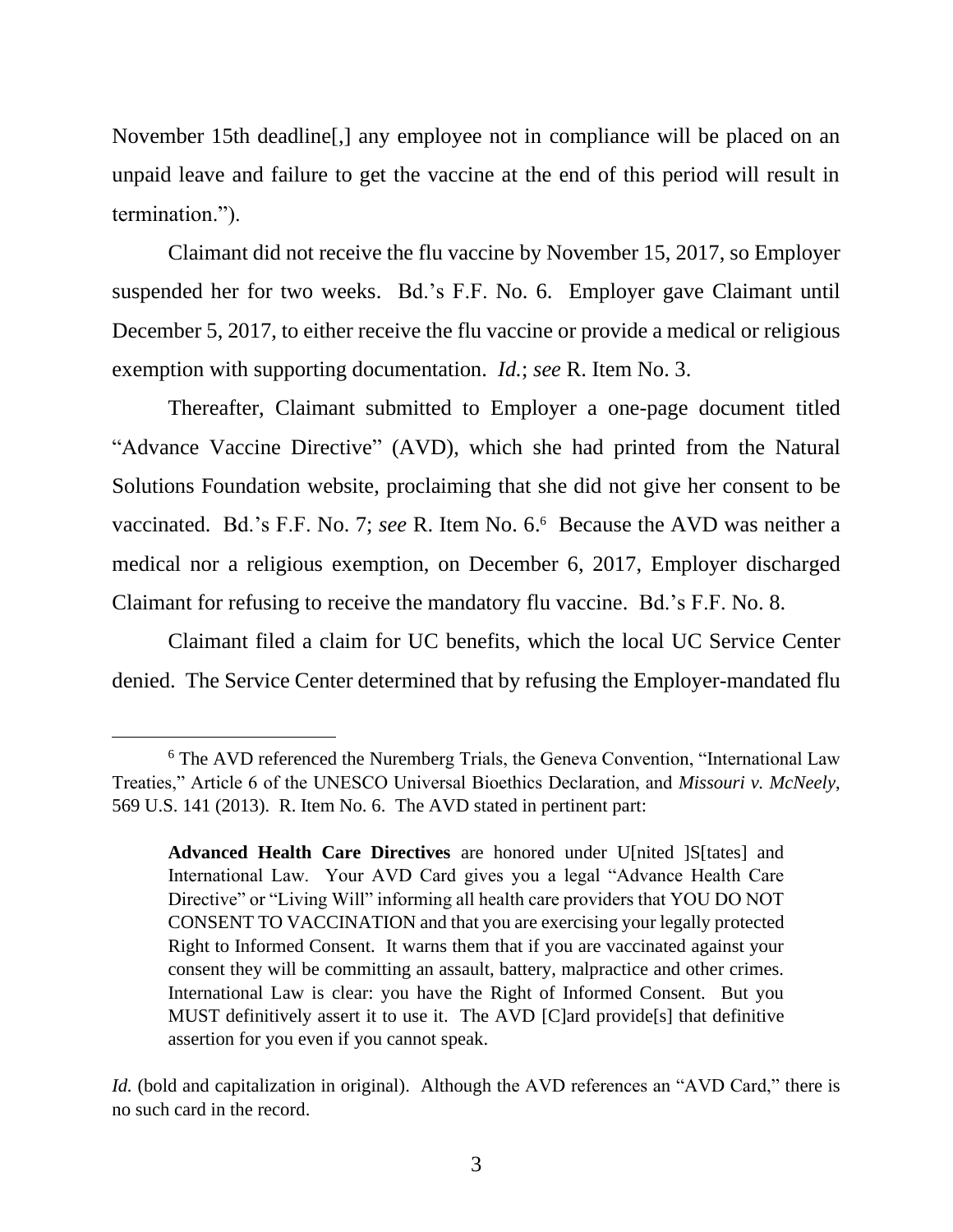vaccine without good reason, Claimant committed an act of insubordination. R. Item No. 5. Thus, the Service Center concluded that Claimant was ineligible for UC benefits under Section 402(e) of the Law. *Id.*

Claimant appealed to the Referee, who held an evidentiary hearing on April 11, 2018. Claimant appeared *pro se* and testified on her own behalf. Employer did not appear at the hearing.<sup>7</sup>

Claimant testified that she worked as a Senior Nursing Assistant for Employer until the date of her discharge. Notes of Testimony (N.T.), 4/11/18, at 2. Claimant testified that, in 2017, she "used her right of informed consent to say that [she does] not want the flu shot" and submitted the AVD to Employer, but Employer did not accept it. *Id.* at 3. According to Claimant:

I submitted [the AVD], and [Employer] said it did not fit the protocol because the protocol was . . . you had to have either a medical exemption or a religious exemption. And . . . the [AVD] didn't fit any of those, because that's a new thing that they . . . haven't even approached yet.

*Id.* Claimant testified that she believed that because Employer allowed vaccine exemptions for medical or religious reasons, it should have accepted her AVD. *Id.* at 4.

Claimant further testified that when Employer first implemented the vaccine policy in 2012, she completed a questionnaire about the policy. Claimant testified:

I said on the questionnaire that I am against getting [the flu vaccine]. But yet I felt compelled and forced to get it because it was [for] the safety of my job. But upon coming into this knowledge [about the

<sup>7</sup> *See Hubbard v. Unemployment Comp. Bd. of Rev.*, 252 A.3d 1181, 1188 (Pa. Cmwlth. 2021) ("It is well[]settled that even where an employer fails to appear at the [referee's] hearing, [UC] benefits still 'may be denied if the employee seeking benefits proves the employer's case.'") (citation omitted).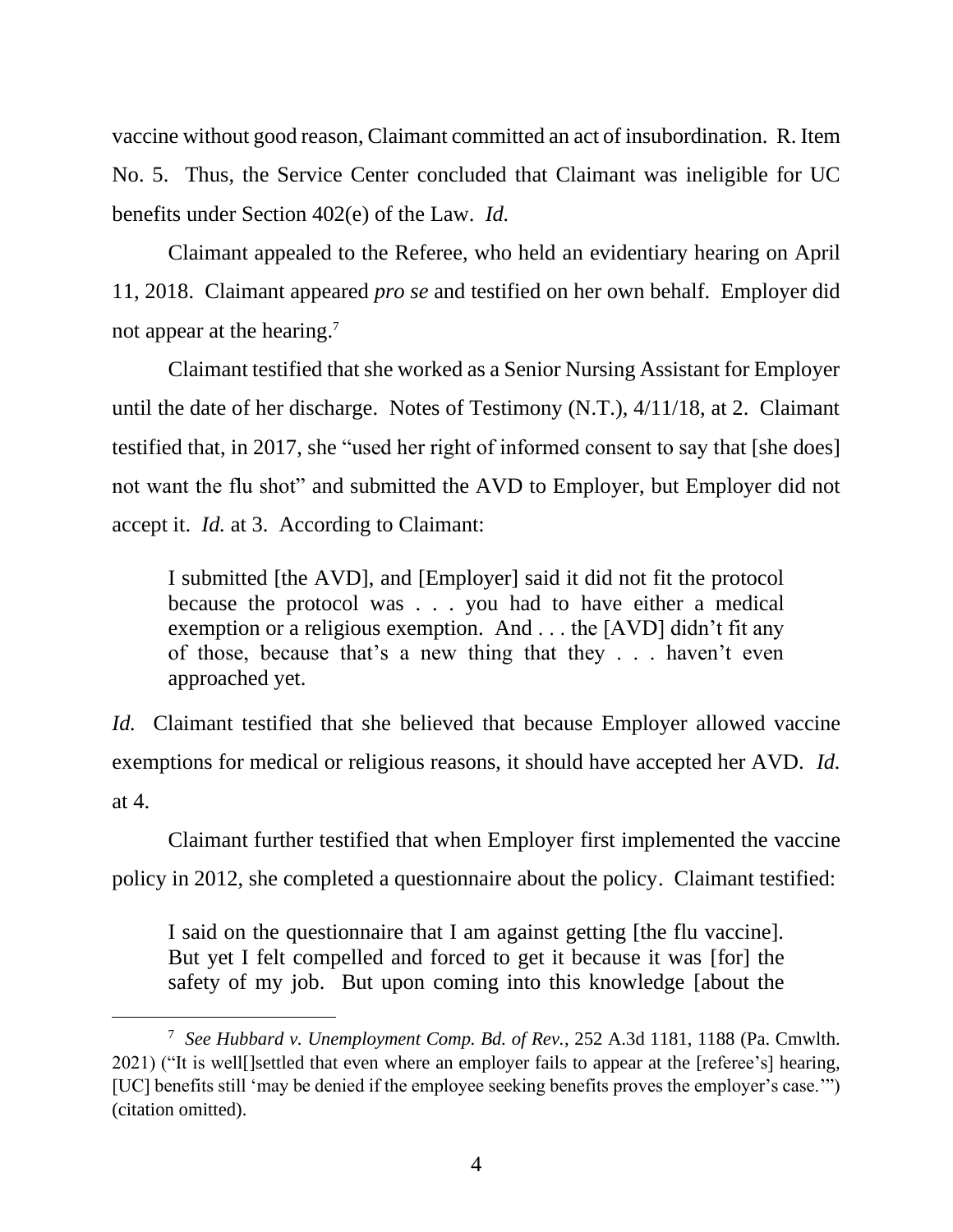AVD], and saying that I have a right to object to it, that's when I decided to say no, enough is enough.

*Id.* at 5.

Following the hearing, the Referee determined that Employer's flu vaccine policy was reasonable because "[t]he patients at [Employer's hospital] often have immune systems that are at risk." Ref.'s Order, 4/16/18, at 2. The Referee also determined that because Claimant had a common law right to refuse the flu vaccine, her refusal alone was not willful misconduct. *Id.* at 3. However, the Referee concluded that, under the circumstances of this case, Claimant's refusal to get the vaccine was "a refusal to meet a reasonable condition of future employment." *Id.* The Referee explained that "Claimant [was] well aware of what it means to work in a hospital," yet "[s]he affirmatively refused to work under those reasonable circumstances." *Id.* Therefore, the Referee concluded that Claimant was ineligible for UC benefits under Section 402(e) of the Law. *Id.*

Claimant appealed to the Board, which affirmed the Referee's decision. The Board first addressed Claimant's contention on appeal that the Referee denied her request to subpoena her health records in advance of the hearing. The Board found that Claimant failed to raise this issue before the Referee at the hearing, so the issue was waived. Bd.'s Order, 8/16/18, at 2.<sup>8</sup>

Next, the Board found that, given the nature of Claimant's job position, Employer's vaccine policy was reasonable. *Id.* The Board concluded, however, that Claimant failed to establish good cause for refusing the flu vaccine under the circumstances. The Board explained its reasoning as follows:

<sup>8</sup> *See Schaal v. Unemployment Comp. Bd. of Rev.*, 870 A.2d 952, 954-55 (Pa. Cmwlth. 2005) ("A claimant waives review of an issue by failing to raise it before the referee when [she] had an opportunity to do so.").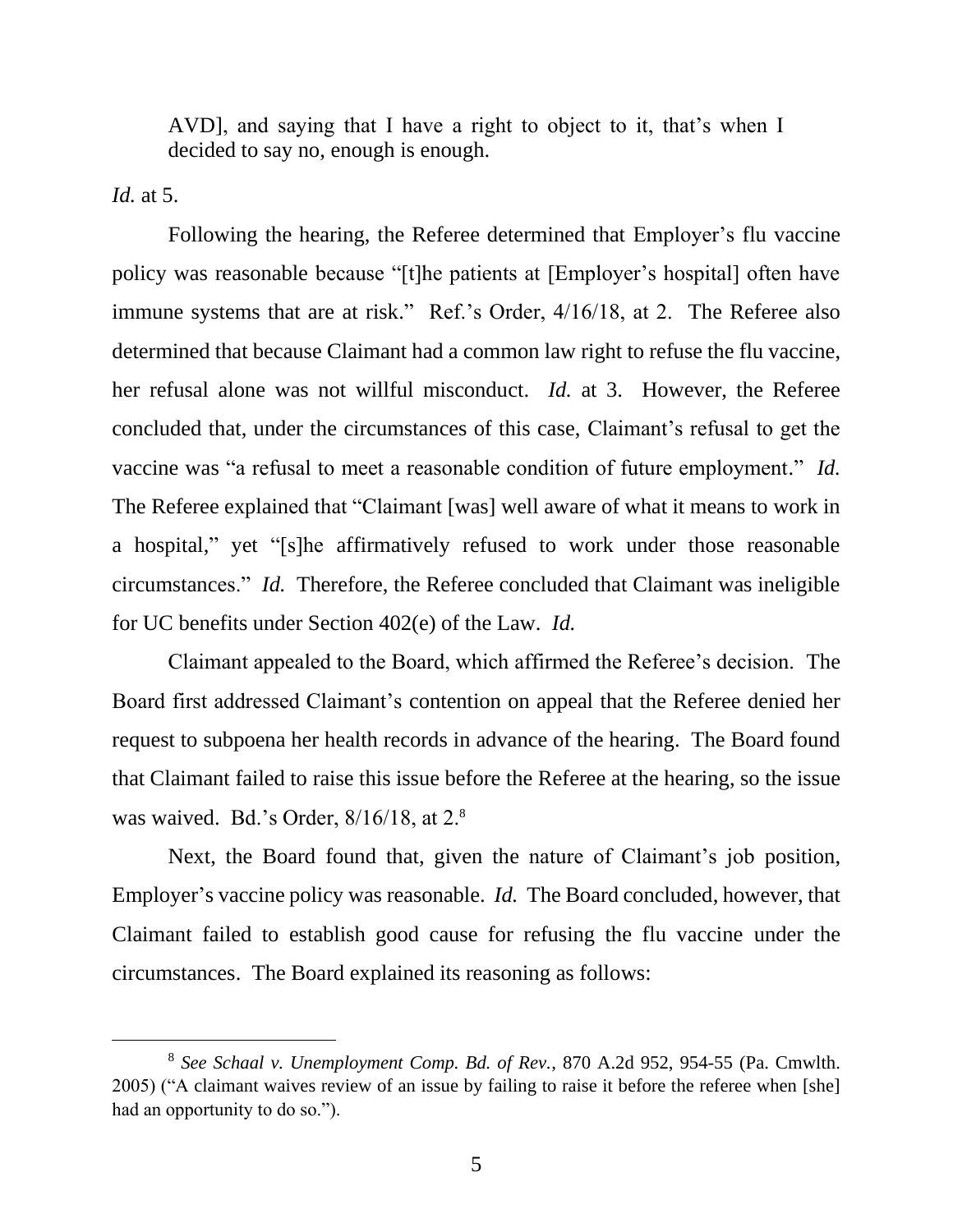*[C]laimant provided no medical or religious exemption from [E]mployer's [vaccine] requirement.* Instead, [C]laimant provided an [AVD], which cites the Nuremburg [T]rials, the Geneva Convention, the Universal Declaration on Bioethics and Human Rights, and the U[nited ]S[tates] Supreme Court['s] opinion *Missouri v. McNeely*, 569 U.S. 141 (2013). [C]laimant also testified that she was covered by the Nuremberg Code and the Declaration of Helsinki.

The Universal Declaration on Bioethics and Human Rights, the Nuremberg Code, and the Declaration of Helsinki are not treaties, so they are not binding law. The Geneva Conventions are a series of treaties, but do not provide the protections [C]laimant asserts. *McNeely*[] held that drawing blood to test for alcohol after an arrest for driving while intoxicated constituted a "search" and must be accompanied by consent or a warrant to avoid being "unreasonable" under Amendment IV of the U[nited ]S[tates] Constitution, which is not the issue before the Board. As the [AVD] correctly notes, "if you are vaccinated against your consent they will be committing an assault, battery, malpractice and other crimes." [C]laimant was not vaccinated against her consent, so this is immaterial.

The Board is unable to locate any state or federal law granting [C]laimant the right to refuse a vaccination required to retain her job. Conversely, the [United States Court of Appeals for the Third Circuit] held in *Fallon v. Mercy Catholic Medical Center of Southeastern Pennsylvania*, 877 F.3d 487 ([3d Cir.] 2017), that an employee discharged for failure to be vaccinated was not protected by the religious discrimination provision of Title VII of the Civil Rights Act of 1964 because his refusal was not based on religious beliefs, but because "he simply worries about the health effects of the flu vaccine, disbelieves the scientifically accepted view that it is harmless to most people, and wishes to avoid this vaccine."

*[C]laimant's mistaken understanding of her legal rights does not justify her refusal to comply with [E]mployer's reasonable request.*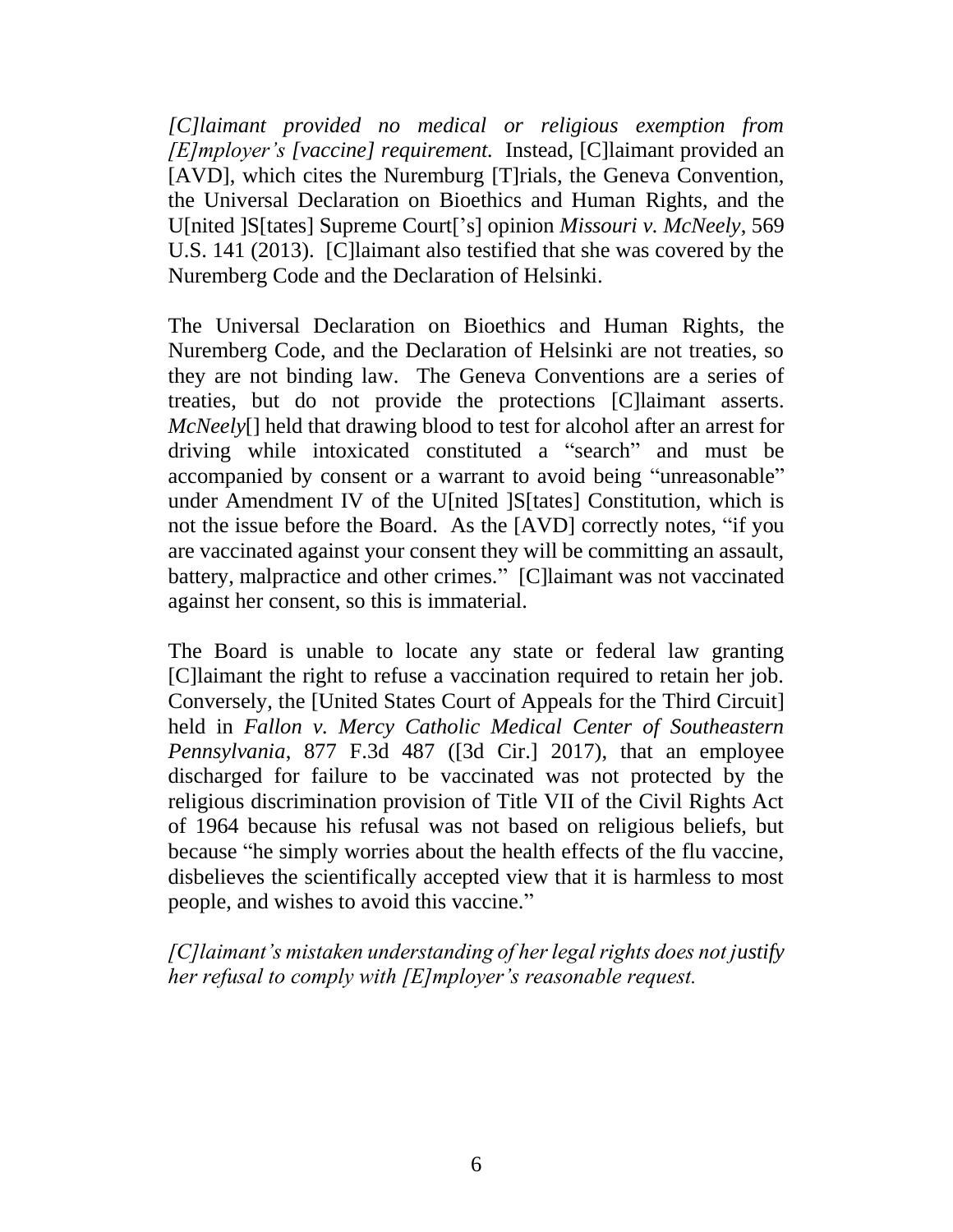*Id.* at 2-3 (emphasis added). Therefore, the Board concluded that Claimant was ineligible for UC benefits under Section 402(e) of the Law. Claimant now petitions this Court for review.<sup>9</sup>

#### **Analysis**

Our courts have defined "willful misconduct" as: (a) a wanton or willful disregard of the employer's interests; (b) a deliberate violation of the employer's rules; (c) a disregard for the standards of behavior that the employer rightfully can expect of its employees; or (d) negligence indicating an intentional disregard of the employer's interests or of the employee's duties or obligations. *Grieb v. Unemployment Comp. Bd. of Rev.*, 827 A.2d 422, 425 (Pa. 2003). The employer bears the burden of proving that the claimant was discharged for willful misconduct. *Walsh v. Unemployment Comp. Bd. of Rev.*, 943 A.2d 363, 369 (Pa. Cmwlth. 2008).

Moreover, "[a]n employer seeking to prove willful misconduct by a policy violation must demonstrate the existence of the policy, its reasonableness, and its violation." *Klampfer v. Unemployment Comp. Bd. of Rev.*, 182 A.3d 495, 500 (Pa. Cmwlth. 2018). "The employer must also show that the [claimant] intentionally or deliberately violated" the policy. *Chester Cmty. Charter Sch. v. Unemployment Comp. Bd. of Rev.*, 138 A.3d 50, 54 (Pa. Cmwlth. 2016). This Court must determine whether the policy at issue was reasonable and whether the claimant had good cause for violating it. *Klampfer*, 182 A.3d at 500. The claimant bears the burden of proving good cause by demonstrating that her conduct was justifiable and reasonable under the circumstances. *Kelly v. Unemployment Comp. Bd. of Rev.*, 747 A.2d 436, 439 (Pa. Cmwlth. 2000).

<sup>&</sup>lt;sup>9</sup> Our review is limited to determining whether constitutional rights were violated, whether an error of law was committed, or whether the necessary findings of fact are supported by substantial evidence. Section 704 of the Administrative Agency Law, 2 Pa. C.S. § 704.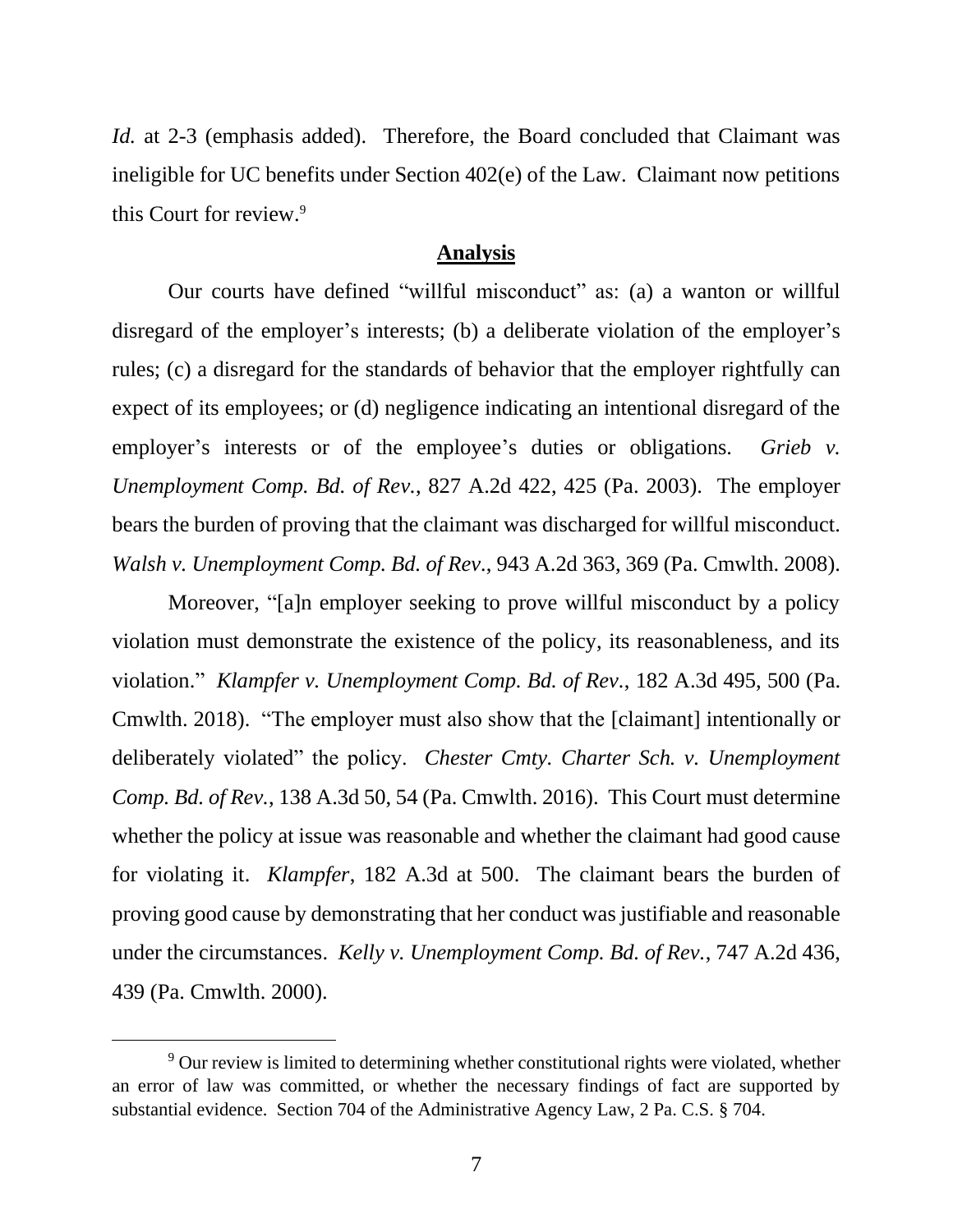### **1. Reasonableness of Policy**

First, we must determine whether Employer's flu vaccine policy was reasonable.<sup>10</sup> In determining whether an employer's policy is reasonable, we "must consider whether application of the rule or policy under the circumstances is *fair and just and appropriate to accomplish a legitimate interest of the employer*." *Webb v. Unemployment Comp. Bd. of Rev.*, 670 A.2d 1212, 1215 (Pa. Cmwlth. 1996). (emphasis added).

In this case, the record establishes that the purpose of Employer's flu vaccine policy was to prevent the spread of the flu to its patients and staff. Employer explained the reason for its vaccine policy to Claimant as follows:

At The Children's Hospital of Philadelphia, our first priority is the health and safety of our patients. Each year, influenza (flu) causes thousands of hospitalizations and deaths throughout the U[nited  $|S|$  [S] [states]. . . . [W] e care for some of the most vulnerable children – children most likely to develop serious complications, or even death, related to influenza. We have an opportunity – and a responsibility – to protect our patients and employees from this deadly disease.

R. Item No. 3.

As a children's hospital, Employer undoubtedly has a legitimate interest in protecting the health and safety of its patients. Employer made a business decision that requiring its employees to be vaccinated against the flu each year was necessary to protect its patients' health. We conclude that Employer's directive was reasonable. *See Rebel v. Unemployment Comp. Bd. of Rev.*, 723 A.2d 156, 159-60 (Pa. 1998) (recognizing that "[t]he creation of rules and requirements that govern the workplace is *the prerogative of the employer*" and that "[a]n employer has the

 $10$  Claimant does not dispute that Employer had a mandatory flu vaccine policy or that she was aware of the policy.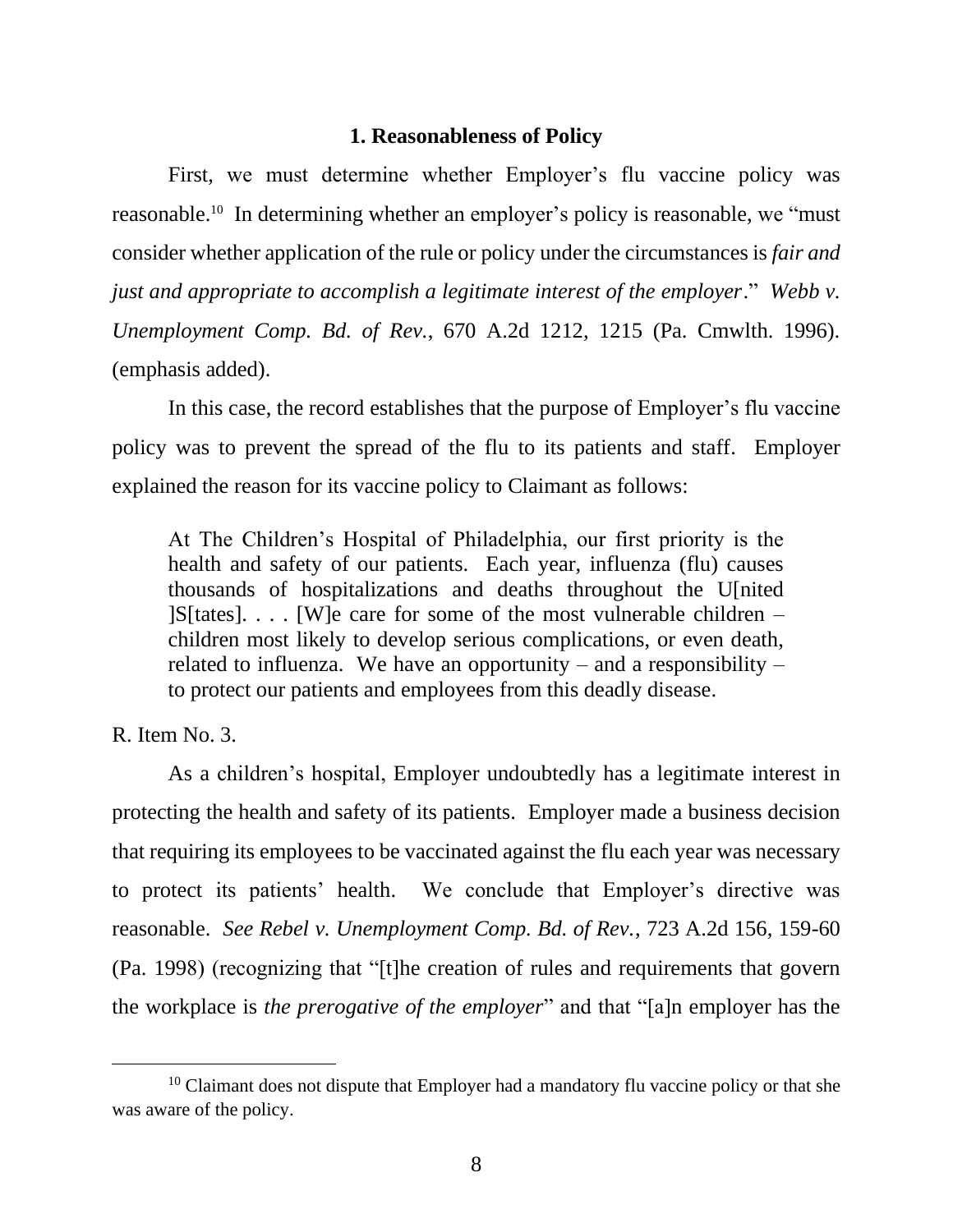right to make decisions as to how [it] is going to run [its] business") (emphasis added).

Claimant does not dispute that Employer has a right to protect its patients from the flu. Rather, Claimant asserts that because Employer permitted other employees to claim religious or medical exemptions from the vaccine requirement, the vaccine policy, as applied to her, was neither fair nor just. In essence, Claimant argues that because Employer accepted religious and medical exemptions with supporting documentation, it should have also accepted her AVD as an exemption. We disagree.

In support of her request for an exemption, Claimant submitted to Employer only a one-page printout from a website purporting to explain the doctrine of informed consent to medical treatment. *See* R. Item No. 6. The AVD printout was not a religious or medical exemption and conferred no legal rights on Claimant. Aside from submitting the AVD, Claimant also informed Employer that she did not need the flu vaccine because she has a strong immune system and never gets sick. *See* R. Item No. 3 ("I have been here . . . for the last 15<sup>[]</sup> years and [for] 10 of those years I did not receive the [flu] shot and I have never been sick."); R. Item No. 2 (wherein Claimant stated that she "had already proven that [her] body has a great defense" against the flu). However, simply because Claimant was able to avoid contracting the flu prior to 2012 when she was unvaccinated does not mean that she will never contract the flu if she remained unvaccinated. As Employer previously explained to Claimant, the risk of an employee potentially infecting the hospital's most ill and vulnerable patients with the flu is far too great to take that chance. *See* R. Item No. 3; *see also* Ref.'s F.F. No. 9 (finding that "Claimant's work brought her into daily contact with the patients at Employer's hospital").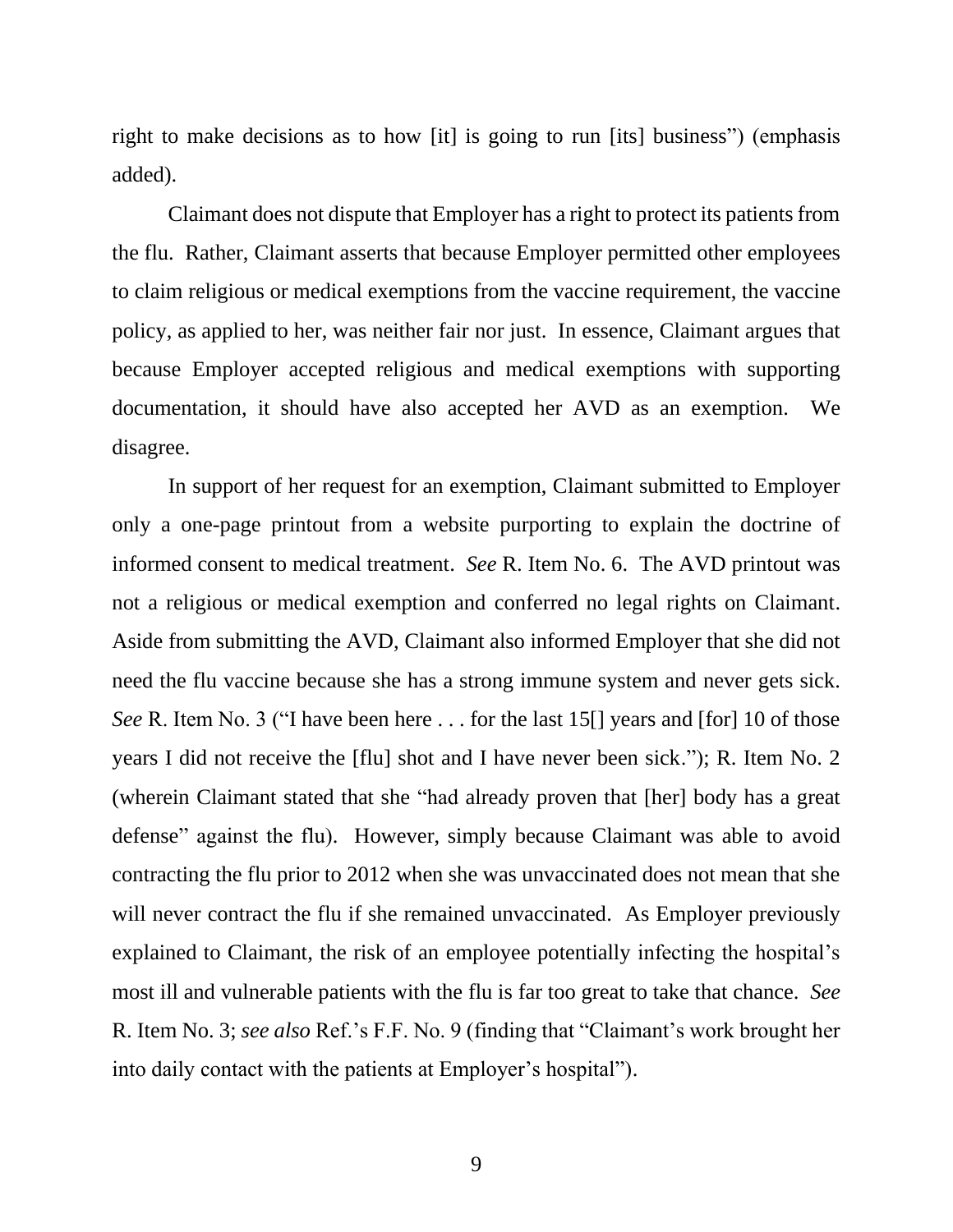The evidence of record demonstrates that Employer's vaccine policy, as applied to Claimant, was neither unfair nor unjust, particularly in light of Employer's legitimate interest in protecting the health of its patients. *See Simpson v. Unemployment Comp. Bd. of Rev.*, 450 A.2d 305, 311 (Pa. Cmwlth. 1982) (holding that "if an employer's request can be deemed circumstantially reasonable, after considering the burden to the employee, then the employee has an implied obligation to cooperate"). Therefore, we conclude that Employer's flu vaccine policy was reasonable under the circumstances.

### **2. Good Cause**

Because we have concluded that Employer's flu vaccine policy was reasonable, we must now determine whether Claimant established good cause for refusing to comply with the policy. In determining whether a claimant's refusal amounts to willful misconduct, this Court must consider "*all of the circumstances, including the reasons for the employee's noncompliance* with the employer's policy or directive[]." *Rebel*, 723 A.2d at 158 (emphasis added).

When balancing employer and employee rights in the context of employment directives, our Court has instructed:

*Any legal relationship that a person voluntarily enters into can, and usually does, diminish some common law right he could otherwise exercise with impunity: be the right personal or proprietary.* Virtually every legal relationship assumed by a person creates duties and obligations to the other party that are not owed to people outside the relationship. Such a relationship is that of employee and employer. *An employee owes his employer, among other duties, a reasonable level of cooperation regarding matters that are important to the employer's interest*. . . .

Of course, an employee's implied obligation to cooperate with [her] employer does not abrogate all of the non-constitutional personal and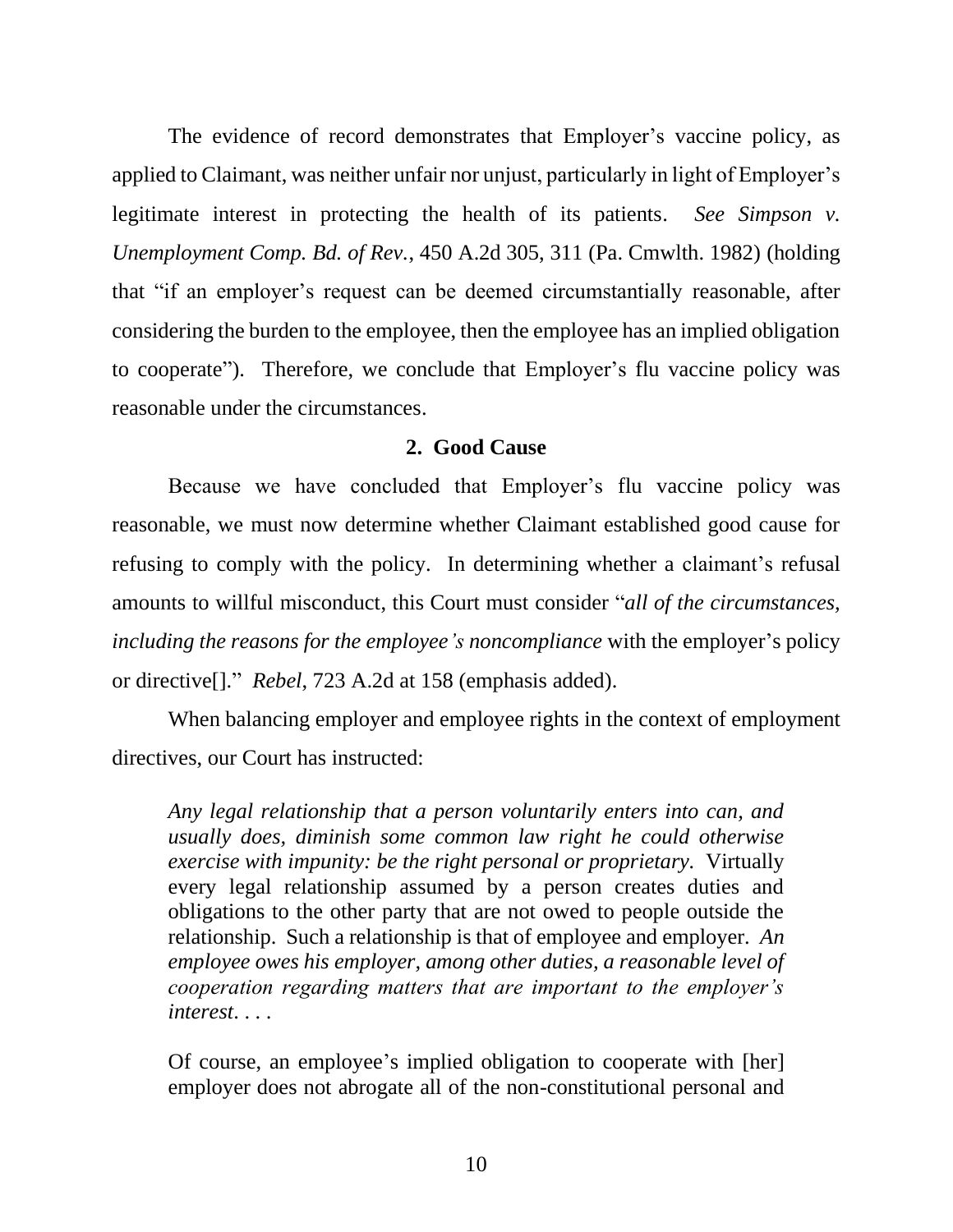proprietary rights upon which an employee could rely to justifiably withhold the action requested. Certainly, for example, an employee does not have an implied obligation to open his home to an employer search, or to stand on his head because the employer so requests. *The extent to which the implied obligation to cooperate will be deemed to prevail over an allegedly reserved common law right must, in effect, rest on a conclusion about the circumstantial reasonableness of the employer's request and its burdensomeness to the employee*. Indeed, an employer's request cannot be deemed reasonable if it will unduly burden an employee; and as to such a request there can be no implied obligation to cooperate.

But *if an employer's request can be deemed circumstantially reasonable, after considering the burden to the employee, then the employee has an implied obligation to cooperate. Although there might be practical reasons that can justify an employee's refusal to cooperate, such noncompliance cannot be predicated upon asserted common law personal and property rights.* As to employer requests that are reasonable in the above sense, *the employee has waived those rights as a basis for noncompliance; [she] waived them when [she] voluntarily assumed the legal relationship with [her] employer*.

*Simpson*, 450 A.2d at 311 (emphasis added) (internal citations omitted); *accord Rebel*, 723 A.2d at 158-59.

Here, Claimant contends that she had good cause for refusing the flu vaccine because the AVD "stipulate[s] that [she] had a [l]awful right of informed consent" and "[t]he right to refuse medical treatment has deep roots in our common law." Claimant's Br. at 8.<sup>11</sup> As explained above, however, the AVD Claimant submitted

<sup>&</sup>lt;sup>11</sup> In her appellate brief, Claimant also attempts to assert a religious objection to the flu vaccine, arguing:

Title VII of the Civil Rights Act of 1964 states that the employer must accommodate an employee's sincerely held religious belief which by definition could be new or uncommon, not a part of a formal church or sect or only held by a small number of people. It's not up to my former employer to decide whether my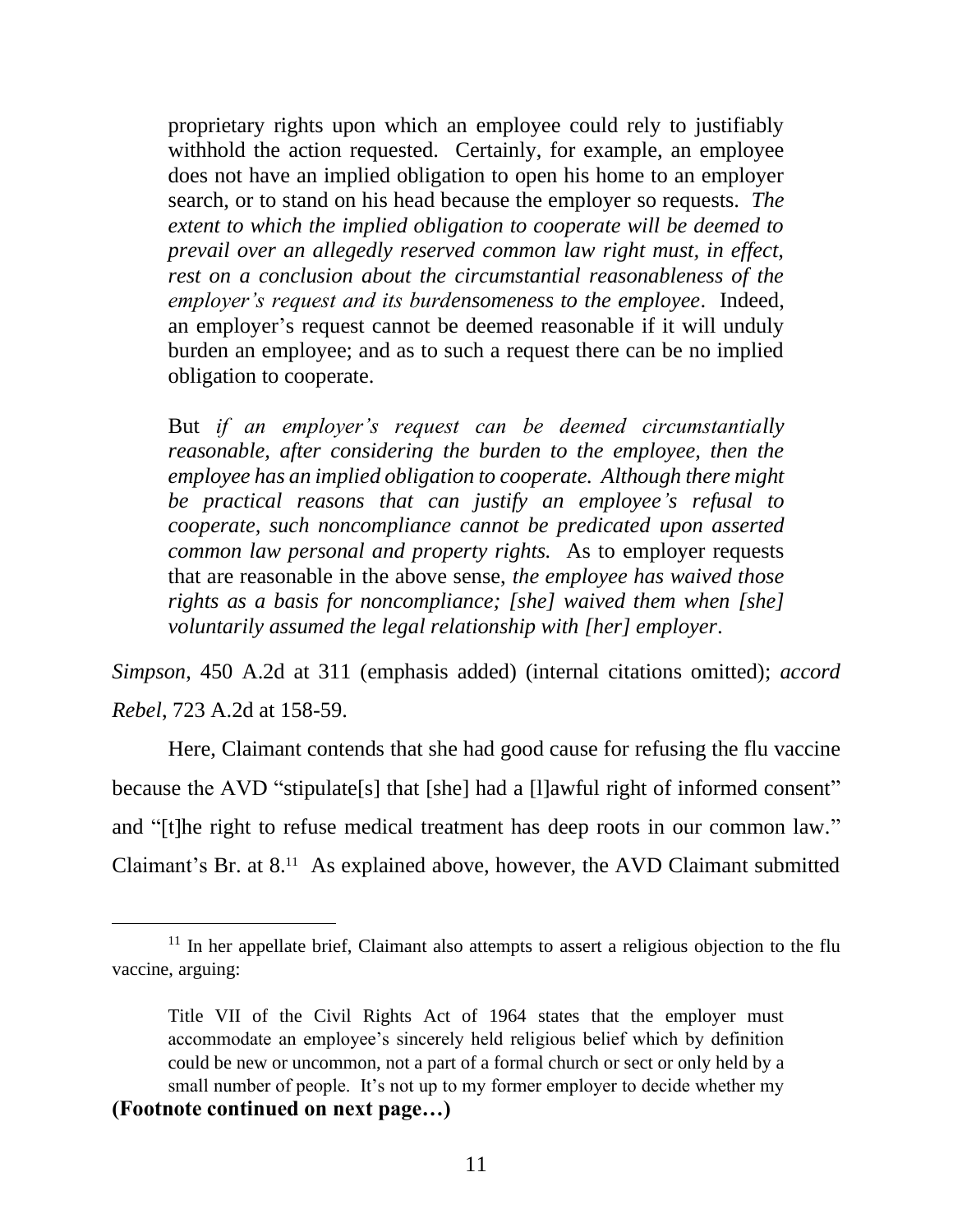to Employer was nothing more than a printout from a website explaining the doctrine of informed consent. *See* R. Item No. 6. It was Employer's prerogative to choose to not accept the AVD printout as the equivalent of a religious or medical exemption.

With regard to Claimant's informed consent argument, it is true that Claimant has a legal right, *as a patient*, to refuse a vaccine or other medical treatment. However, Claimant was *not* Employer's patient; she was its employee. By voluntarily entering into an employment relationship with Employer, Claimant was obligated to comply with Employer's reasonable directives related to its business interests. *See Simpson*, 450 A.2d at 311 (recognizing that an employee waives certain legal rights as a basis for noncompliance with a reasonable employer directive when she "voluntarily assumed the legal relationship with [her] employer").

While Claimant had a right to choose to not be vaccinated for a non-religious, non-medical reason, she was notified and aware that, under Employer's policy, that

religion is real their only concern should be could I prove that I practice the ten[ets] within my religion, which is tied to my personal health.

Claimant's Br. at 11-12. Claimant also cites her "holistic" lifestyle as a basis for refusing the flu vaccine, claiming that she "rel[ies] on what 'The Most High' put on this earth in its purest form (plants and herbs)" and that "allowing an artificial virus (manipulated under man's hands) to alter my genes and reap [sic] havoc goes against my very beliefs." *Id.* at 6. In the proceedings before the Referee, however, Claimant did not assert a religious reason for refusing the flu vaccine; she relied only on the AVD and her right of informed consent. *See, e.g.*, R. Item No. 4 ("[A]s an adult I can make an informed decision as to what I have put into my body."); N.T., 4/11/18, at 3 ("[M]y [AVD] states that I had the right to object against vaccinations per the Nuremberg Code . . . ."). The first time she asserted a religious objection was in her appeal to the Board. *See* R. Item Nos. 11 and 12. Consequently, Claimant's assertions regarding her purported religious objection are waived. *See Schaal*, 870 A.2d at 954-55. Furthermore, Claimant admitted during her oral interview with the Department of Labor and Industry that she did *not* have a medical reason to refuse the flu vaccine. *See* R. Item No. 4; *see also Hubbard*, 252 A.3d at 1188 (stating that a claimant's out-of-court admissions on her UC submissions, including the "claimant questionnaire" and the "internet claim form," are competent evidence to support the Board's findings).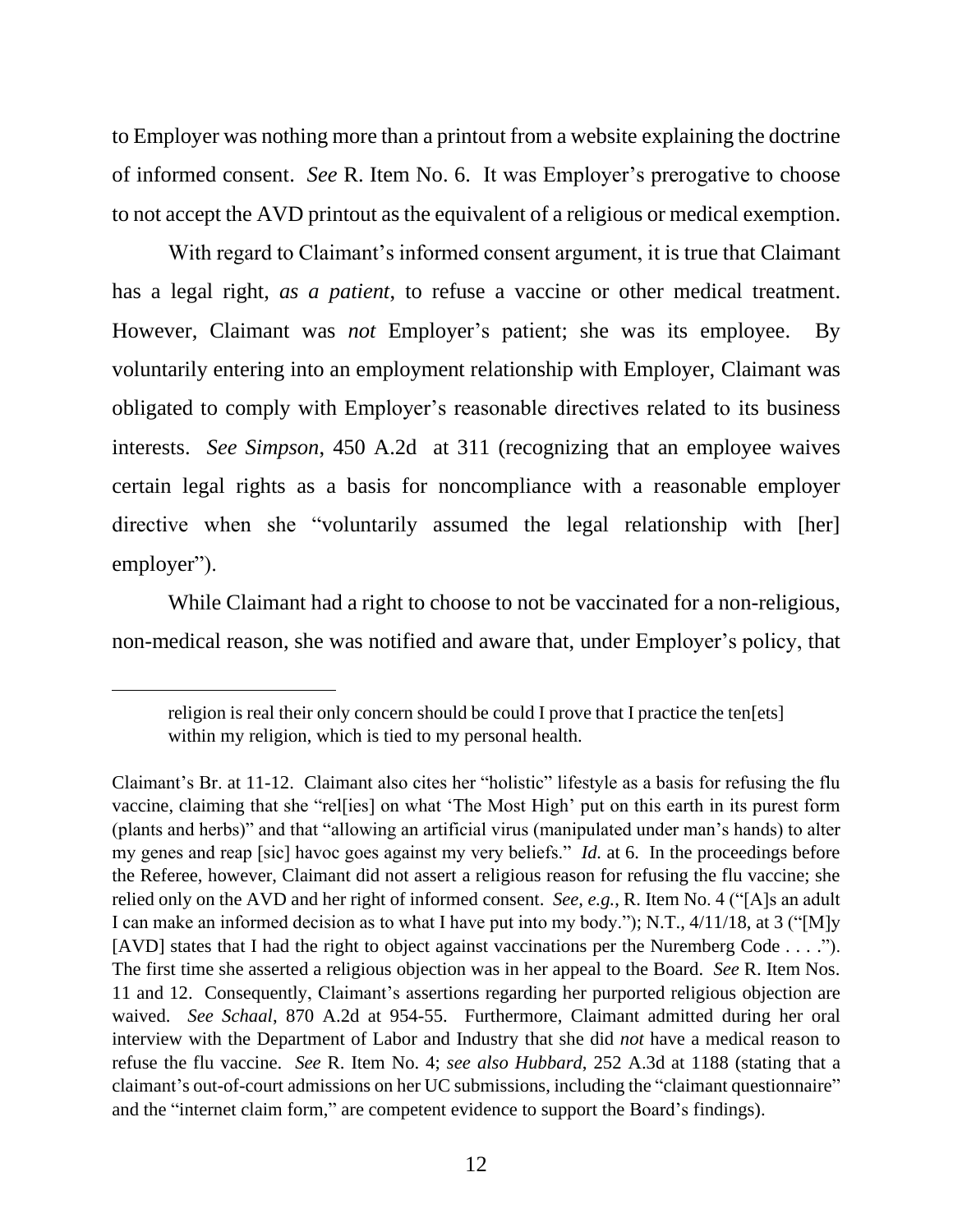choice would have a consequence: termination of her employment. *See* R. Item No. 3 ("A condition of [your] continued employment is to get the flu shot."). Claimant cites no authority for the proposition that an employee can refuse a vaccine as an express condition of employment – a condition with which Claimant *complied*, albeit reluctantly, for *five years* before opting to refuse that condition. *See* Bd.'s F.F. No. 3; R. Item No. 2. As the Board properly determined, "[C]laimant's mistaken understanding of her legal rights does not justify her refusal to comply with [E]mployer's reasonable request." Bd.'s Order, 8/16/18, at 3; *see Rebel*, 723 A.2d at 159-60 (holding that the claimant's refusal to submit to drug testing pursuant to his employer's policy, on the ground that the drug policy violated his right to privacy, was willful misconduct under Section 402(e) of the Law). 12

In sum, Claimant failed to provide Employer with a valid reason for refusing the flu vaccine when Employer mandated it, knowing that her failure to do so would result in her discharge. Employer's vaccine policy was entirely reasonable, given the nature of Claimant's job at a children's hospital, and she deliberately chose not to comply without good reason. As discussed earlier, it was Employer's right to mandate certain vaccines for its employees to protect the health of its patients and staff. Because Claimant failed to establish a valid justification for refusing to

<sup>12</sup> As our Court explained in *Simpson*:

However sincere the claimant may have been in his perception of his legal rights, we must conclude that his mistake in that respect was not the kind that can be allowed to exonerate him and preserve his eligibility for [UC] benefits. *His conduct was purely volitional, and disregardful of his employer's interest. There is nothing in this case to indicate that the claimant's beliefs about his legal rights were other than self-induced.* If he wished to gamble on the accuracy of his personal jurisprudence, the [UC] Fund should not be required to subsidize his misconception.

<sup>450</sup> A.2d at 312 (emphasis added).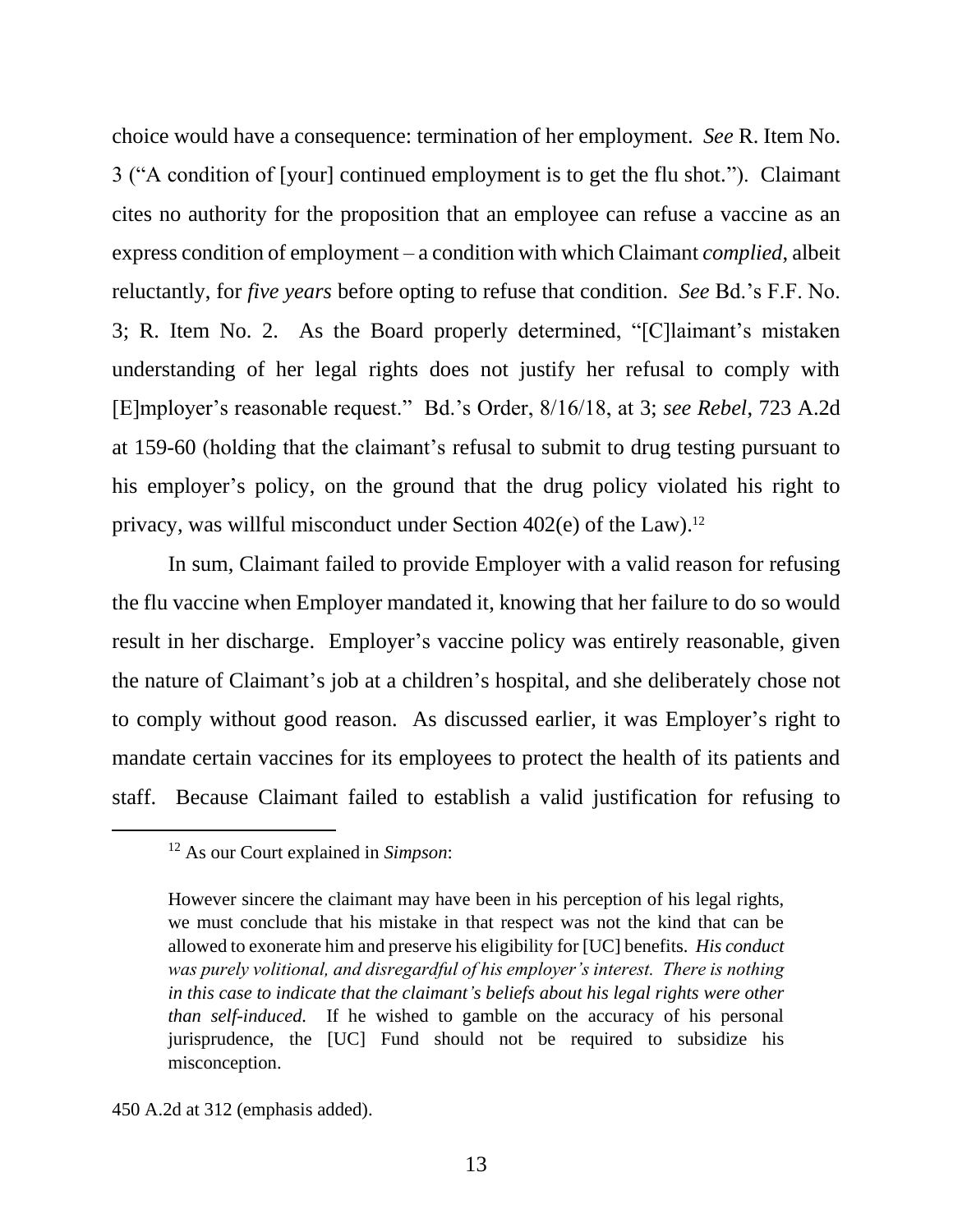comply with Employer's reasonable directive, she is ineligible for UC benefits under Section 402(e) of the Law.<sup>13</sup>

### **Conclusion**

We conclude that Employer satisfied its burden of proving that: (1) it has a reasonable policy mandating the flu vaccine for its employees; (2) Claimant was aware of the policy; and (3) Claimant deliberately refused to comply with the policy. We also conclude, based on the evidence of record, that Claimant failed to establish good cause for refusing to comply with Employer's vaccine mandate under the circumstances. Accordingly, we affirm the Board's Order.

ELLEN CEISLER, Judge

\_\_\_\_\_\_\_\_\_\_\_\_\_\_\_\_\_\_\_\_\_\_\_\_\_\_\_\_\_\_\_\_\_\_

<sup>&</sup>lt;sup>13</sup> We note that, in her appellate brief, Claimant discusses numerous "facts" that were not part of the record before the Referee or the Board. *See* Claimant's Br. at 7-10. It is well settled that this Court may not consider extra-record evidence that is not part of the certified record on appeal. *See Umedman v. Unemployment Comp. Bd. of Rev.*, 52 A.3d 558, 564 (Pa. Cmwlth. 2012). Consequently, we will not consider the extra-record evidence referenced in Claimant's brief.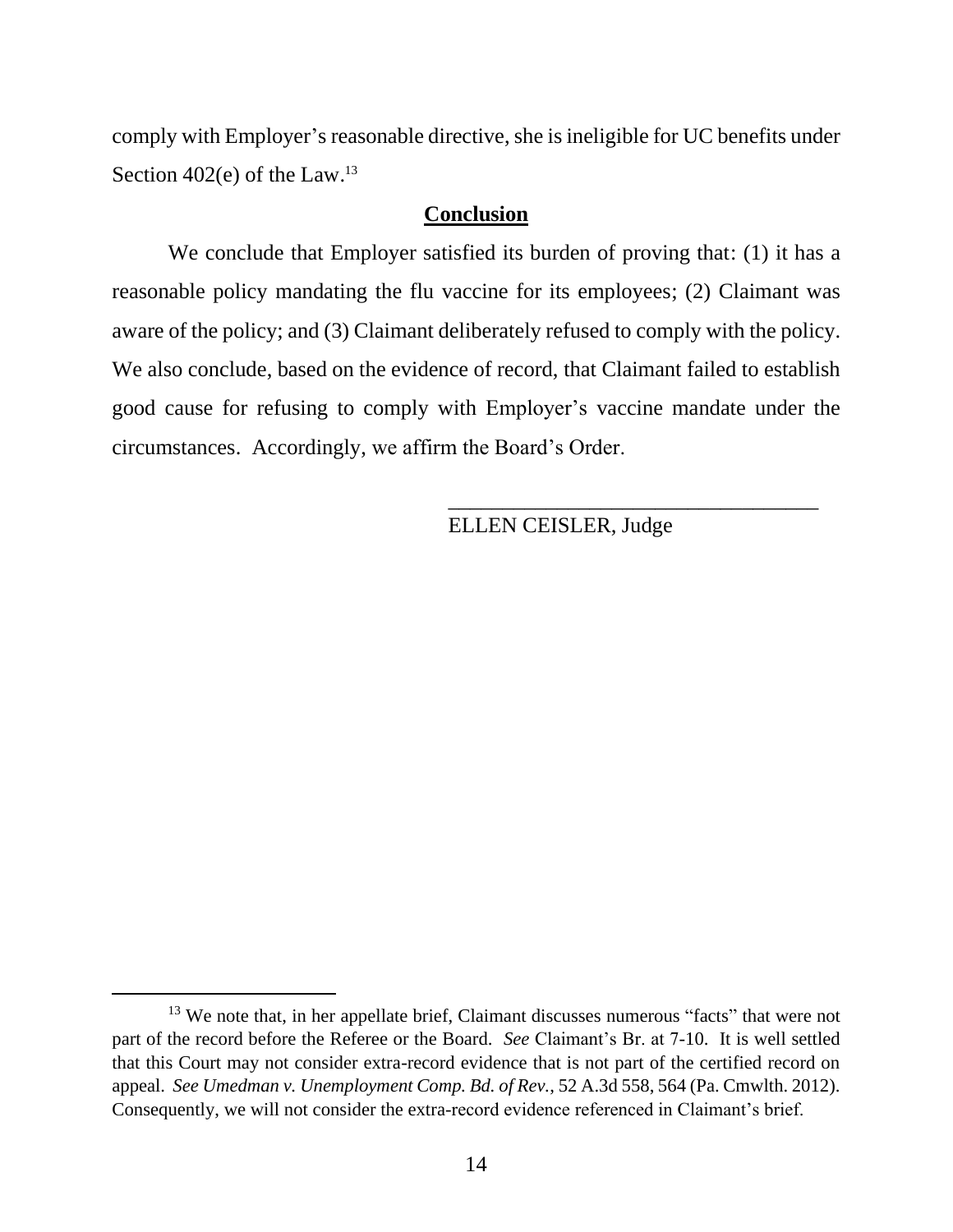# IN THE COMMONWEALTH COURT OF PENNSYLVANIA

| Niaja Brown,                     |            |                      |  |
|----------------------------------|------------|----------------------|--|
|                                  | Petitioner |                      |  |
| V.                               |            | : No. 1306 C.D. 2018 |  |
| <b>Unemployment Compensation</b> |            |                      |  |
| Board of Review,                 |            |                      |  |
|                                  | Respondent |                      |  |

# **O R D E R**

AND NOW, this  $5<sup>th</sup>$  day of May, 2022, we hereby AFFIRM the August 16, 2018 Order of the Unemployment Compensation Board of Review and DISMISS AS MOOT Niaja Brown's Application for Relief filed on October 31, 2019.

ELLEN CEISLER, Judge

\_\_\_\_\_\_\_\_\_\_\_\_\_\_\_\_\_\_\_\_\_\_\_\_\_\_\_\_\_\_\_\_\_\_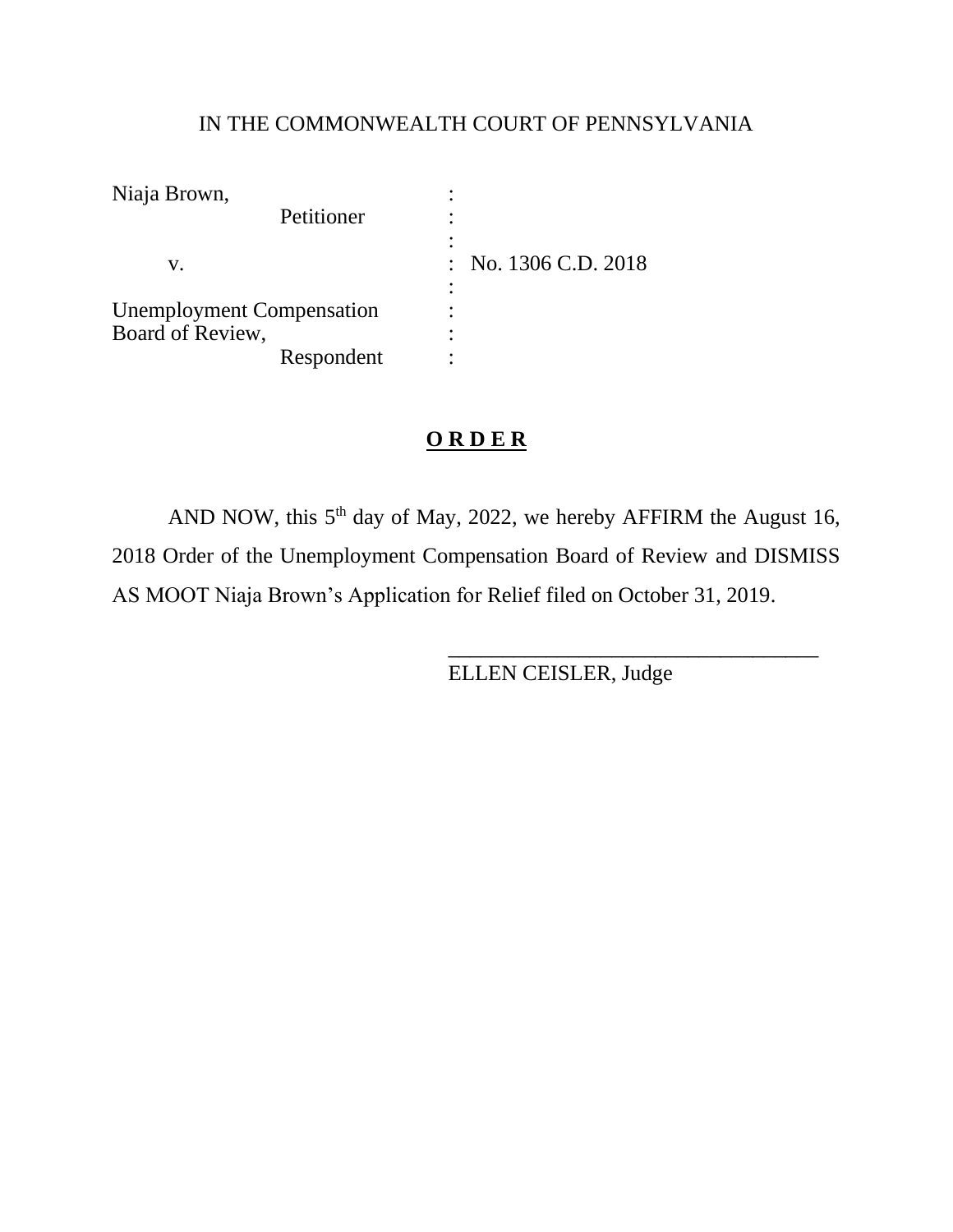### IN THE COMMONWEALTH COURT OF PENNSYLVANIA

| Niaja Brown,                           |                              |
|----------------------------------------|------------------------------|
| Petitioner                             |                              |
|                                        | No. 1306 C.D. 2018           |
| v.                                     |                              |
|                                        | Submitted: February 22, 2019 |
| <b>Unemployment Compensation Board</b> |                              |
| of Review,                             |                              |
| Respondent                             |                              |

### BEFORE: HONORABLE MARY HANNAH LEAVITT, President Judge HONORABLE PATRICIA A. McCULLOUGH, Judge HONORABLE ELLEN CEISLER, Judge

### DISSENTING OPINION BY JUDGE McCULLOUGH FILED: May 5, 2022

I respectfully but strenuously dissent from the Majority opinion. While employers can terminate an employee for failure to comply with an employer mandate, *i.e.*, a reasonable policy, I believe the Pennsylvania Unemployment Compensation Board of Review's (UCBR) denial of unemployment compensation benefits under these circumstances is indefensible.

In assessing whether an individual may be denied unemployment benefits due to the alleged failure to comply with an employer mandate, we must determine whether the action constituted willful misconduct, and whether the policy is reasonable. First, regarding willful misconduct, in this Commonwealth the people have a right to choose their own medical treatment, which includes deciding whether to get a flu shot. They are not forced to do so. Moreover, there is no federal or state law mandating it. Rather, every competent individual has a right under the common law doctrine of self-determination to choose their medical treatment(s). Yet, the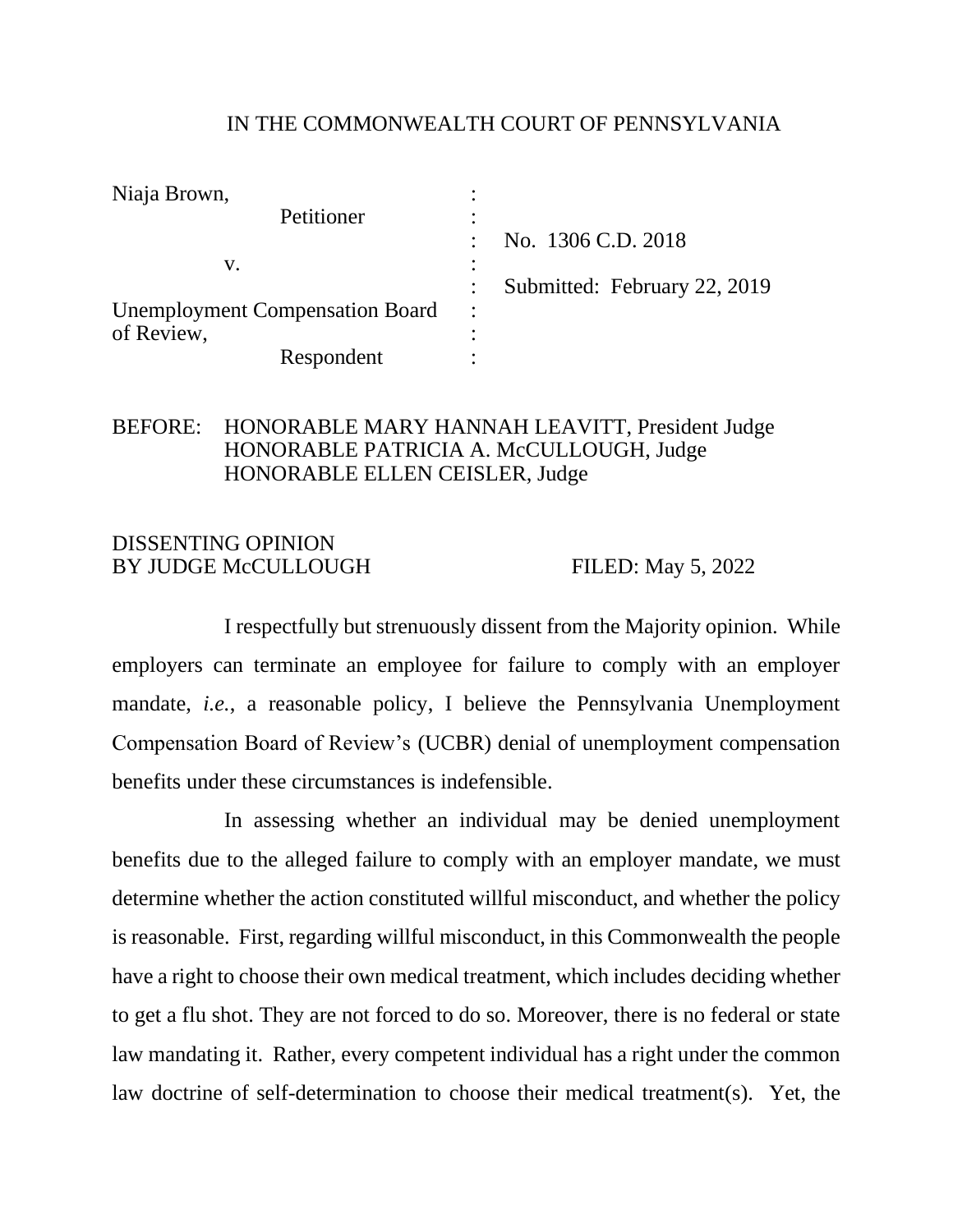majority upholds the UCBR's decision to deny a citizen unemployment compensation benefits for exercising this legally protected right and, moreover, engages in no assessment of whether this particular employer's policy was reasonable.

As discussed below, the decision about whether to get a flu shot every year is a personal health choice that is protected in this Commonwealth under the common law doctrine of self-determination. **This is a legally protected right**, which Niaja Brown (Claimant) here chose to invoke when she refused the shot – and she was fired for doing so. <sup>1</sup> Our Courts in *Ault v. Unemployment Compensation Board of Review*, 157 A.2d 375 (Pa. 1960), and *Duquesne Light Company v. Unemployment Compensation Board of Review*, 474 A.2d 407 (Pa. Cmwlth. 1984), have refused to deny unemployment compensation benefits to claimants terminated for exercising their **legally protected rights**, holding that such may be considered to be reasonable conduct and not willful misconduct. I submit that this case falls directly within the purview of these cases, as Claimant exercised the right to make a decision about her medical care based on her own personal secular beliefs. In what I perceive to be an issue of first impression, we must hold here that the exercise of the common law right of self-determination in refusing an invasive bodily intrusion did not, and cannot, amount to willful misconduct under our unemployment compensation law.

<sup>&</sup>lt;sup>1</sup> The Children's Hospital of Philadelphia (Employer) fired Claimant from employment as a Senior Nursing Assistant because she failed to comply with Employer's mandate to get a flu shot by December 5, 2017. Whether Employer wrongfully terminated Claimant for failing to comply with its flu shot policy is an entirely separate question that is not before us. The question of justifiable termination and eligibility for unemployment benefits are two different things; an employee may be fired for completely proper reasons yet remain eligible for benefits. *See Burger v. Unemployment Compensation Board of Review*, 801 A.2d 487 (Pa. 2002).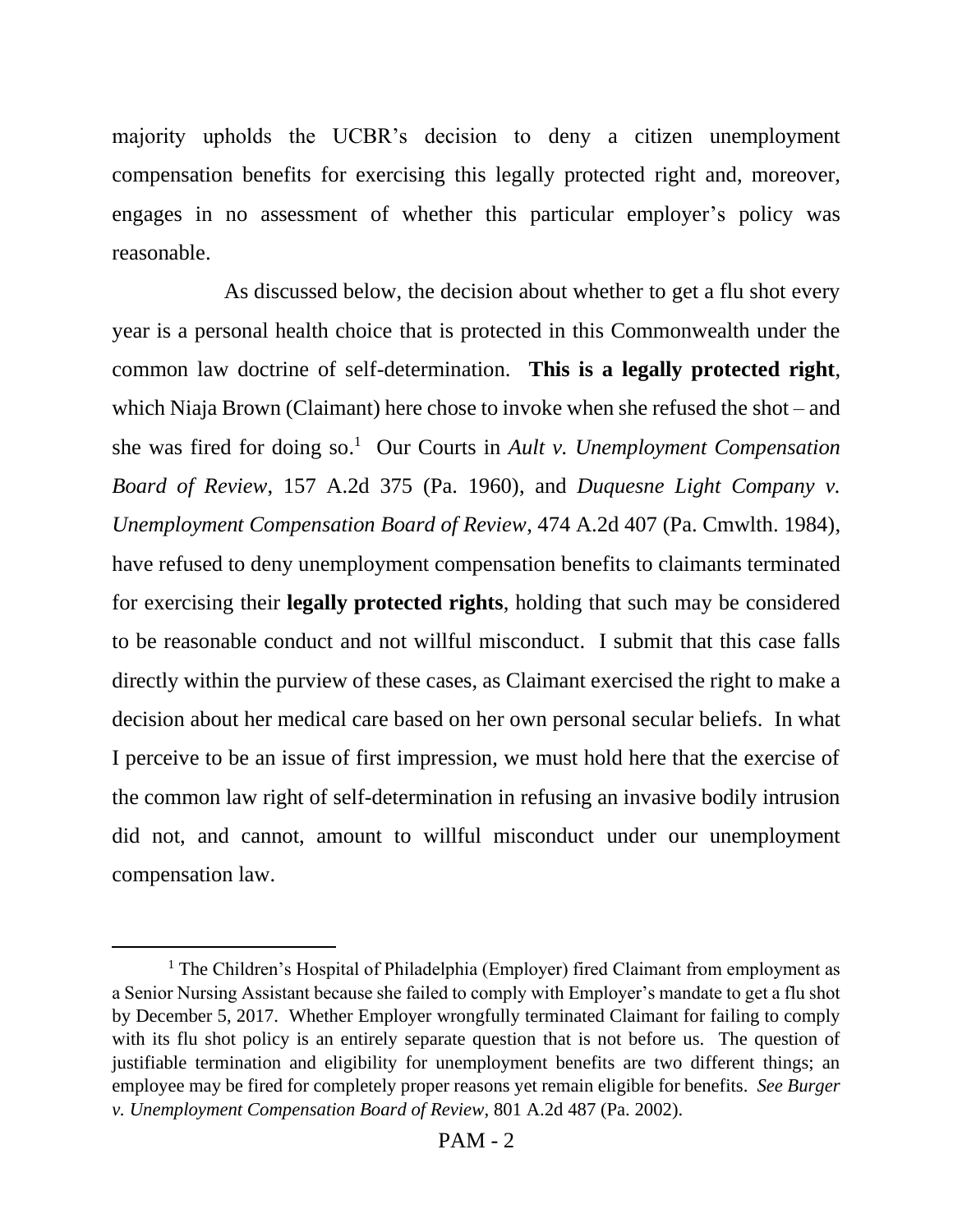Second and equally compelling in my view is Employer's utter failure to demonstrate that the application of all aspects of its flu shot policy under the circumstances were "fair and just and appropriate to accomplish a legitimate interest."<sup>2</sup> As such, I believe the Majority falls short of resolving fully the issue before us. Under Employer's policy, certain employees qualified for a religious or medical exemption, for which Employer ostensibly adopted far less-intrusive fluprevention alternatives, which allowed those employees to avoid the shot and continue working. Inexplicably, the risk reduction component of Employer's flu shot policy does not afford employees, such as Claimant, who declined a flu shot for secular (non-religious) or philosophical reasons the same opportunity to don a mask or take other precautions and remain employed.

In my assessment, the issue before us reaches beyond whether an employee committed willful misconduct by committing some overt infraction of a work policy. Rather, Claimant was fired because she would not permit Employer to determine her medical treatment, *i.e.*, what she must allow to be injected into her body, while still allowing other employees who refused the shot for other reasons, to remain employed. Thus, I submit, the discussion requires a more in-depth analysis than the superficial conclusion that an employee who violates a work policy that was meant to protect her employer's patients has engaged in willful misconduct.

# **1. Legally Protected Common Law Right of Self-Determination**

More than a century ago, the United States Supreme Court recognized that "[n]o right is held more sacred, or is more carefully guarded by the common law, than the right of every individual to the possession and control of his own person, free from all restraint or interference of others, unless by clear and

<sup>2</sup> *Spirnak v. Unemployment Compensation Board of Review*, 557 A.2d 451, 453 (Pa. Cmwlth. 1989).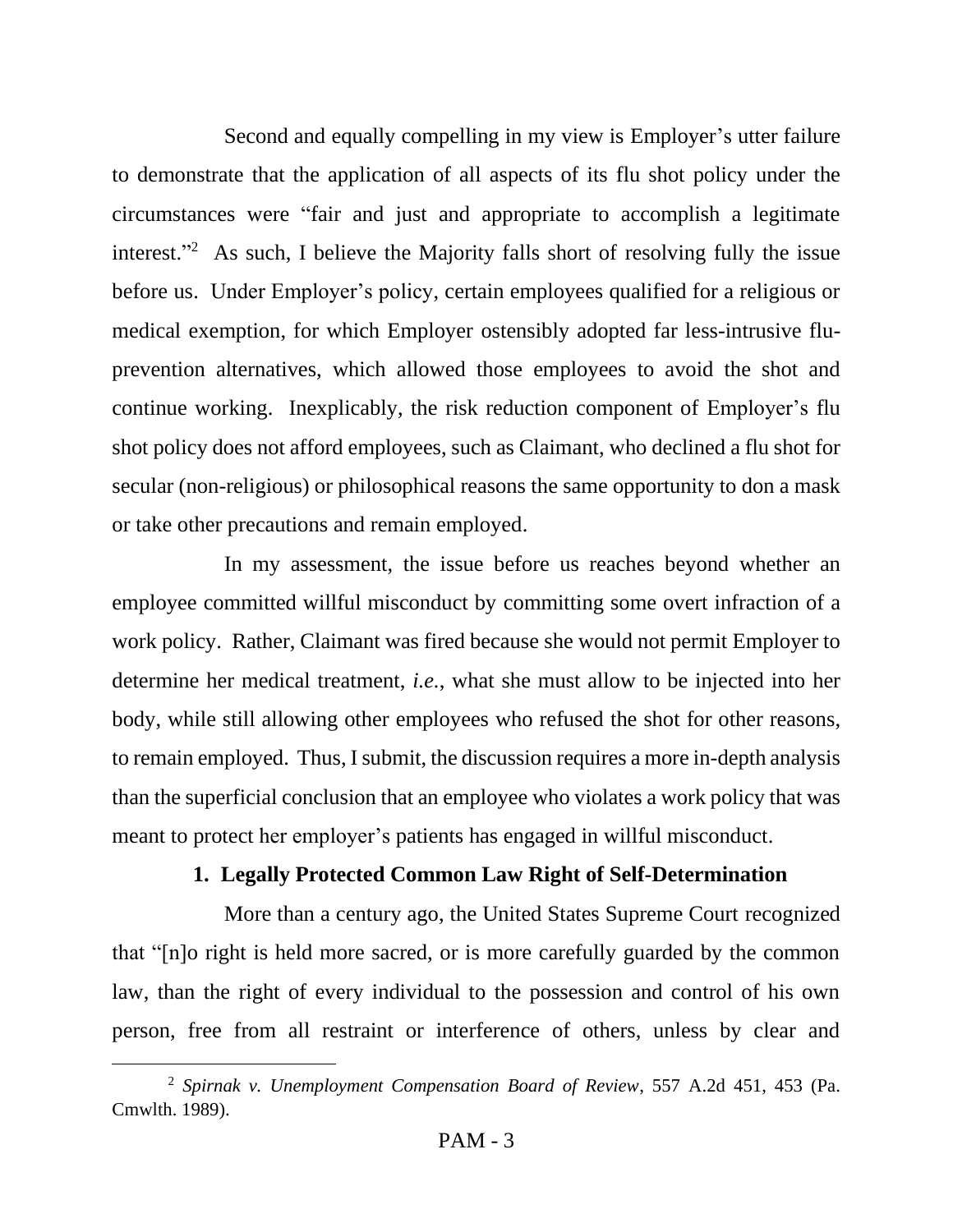unquestionable authority of law." *Union Pacific Railway Co. v. Botsford*, 141 U.S. 250, 251 (1891). In *Cruzen by Cruzen v. Director, Missouri Department of Health*, 497 U.S. 261 (1990), then-Chief Justice Rehnquist stated that "[e]very human being of adult years and sound mind has a right to determine what shall be done with his own body." *Id*. at 269.<sup>3</sup>

Pennsylvania recognizes a common law right to exercise autonomy over the medical treatment to be utilized by an individual, also referred to as the doctrine of self-determination. Although some courts have noted constitutional bases for such a right,<sup>4</sup> our Pennsylvania Supreme Court has chosen to follow the example set by the courts<sup>5</sup> that have relied solely on the common law basis for the right to self-determination. *See In re Fiori*, 673 A.2d 905, 909-10 (Pa. 1996) ("[f]rom [the] right to be free from bodily invasion developed the doctrine of informed consent"); *Shinal v. Toms*, 162 A.3d 429, 452 (Pa. 2017) (recognizing right to medical self-determination); *Coleman v. Workers' Compensation Appeal Board (Indiana Hospital and Phico Services Company)*, 842 A.2d 349, 355 (Pa. 2004)

<sup>3</sup> Specifically, in *Cruzen by Cruzen*, the U.S. Supreme Court held that the right of a competent person to refuse unwanted medical treatment or care is a protected liberty interest under the Fourteenth Amendment. U.S. Const. amend. XIV. There, a patient in a state hospital slipped into a persistent vegetative state after a car accident. 497 U.S. at 266. After it became clear that the patient would never recover cognitive function, her parents sought an "order directing the withdrawal of their daughter's artificial feeding and hydration equipment." *Id*. The Supreme Court of Missouri searched for evidence of the patient's intent; in the absence of clear and convincing evidence of her consent to withdraw life-sustaining treatment, the Court held her parents lacked the authority to make such a request on her behalf. *Id*. at 269. The U.S. Supreme Court affirmed. In reaching its decision, the U.S. Supreme Court found that the patient possessed a cognizable "liberty interest" under the Due Process Clause in the right to individual bodily autonomy.

<sup>4</sup> *See Ragona, Incompetent v. Attorney General*, 6 Pa. D. & C. 4th 202 (1990), 1990 WL 259033.

<sup>5</sup> For that proposition, the Pennsylvania Supreme Court in *Fiore* cited to *In re Estate of Longeway*, 549 N.E.2d 292, 297 (Ill. 1989); *Mack v. Mack*, 618 A.2d 744 (Md. 1992).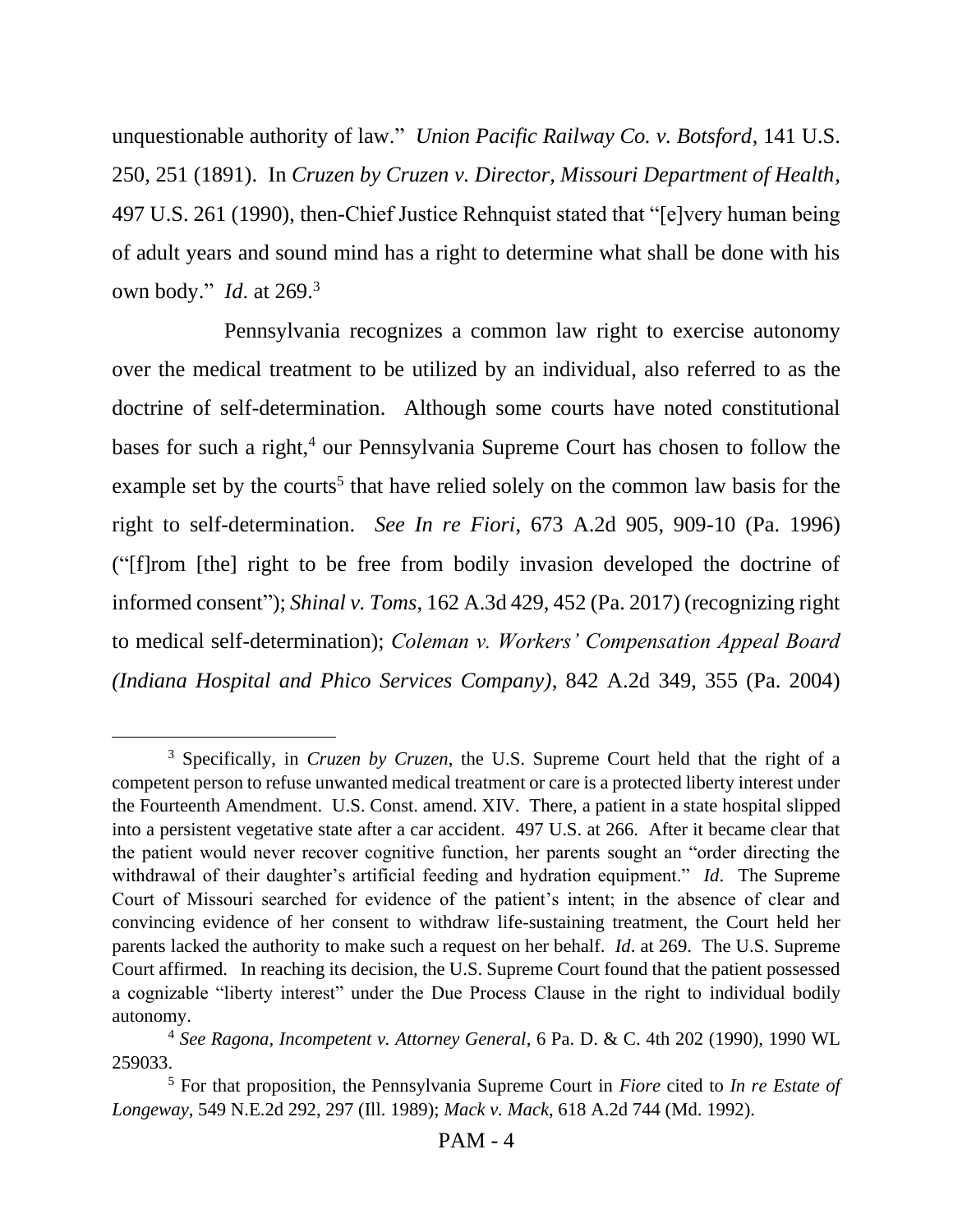(recognizing importance of safeguarding a workers' compensation claimant's right of self-determination). *See also In re Duran*, 769 A.2d 497, 506 (Pa. Super. 2001) (recognizing the right to self-determination); and *Mrs. Smith Pie Co. v. Workmen's Compensation Appeal Board (Wise)*, 426 A.2d 209, 211-12 (Pa. Cmwlth. 1981) (interest against unwarranted intrusions implicitly recognized where this Court affirmed the referee's conclusion that a 10-14 day hospitalization for testing, including the intravenous administration of a narco-hypnotic, was unreasonable under section 314 of the Workers' Compensation Act<sup>6</sup>); *Forbes v. County of San Diego*, 20-cv-00998-BAS-JLB, 2021 WL 843175, at \*7 (S.D. Cal. Mar. 4, 2021) (viewing compulsory vaccination as an intrusion into personal autonomy). 7

Here, Claimant determined not to allow others to inject a foreign substance into her body, by mandate of Employer in order to keep her job. She expressly asserted her legally protected right to self-determination at the time of refusal and was then fired for doing so. There can be no "fault" in exercising a legally protected right. Ergo, Claimant's conduct cannot be construed as willful misconduct.

Indeed, our courts have held that exercising one's legally protected rights may be considered to be reasonable conduct, which does not amount to willful misconduct. In *Duquesne Light Company*, we held that a claimant's reliance on his federal right to privacy was good cause for his refusal to complete a medical disclosure form required by his employer. There, the employer, Duquesne Light Company (Duquesne), required the claimant, a nuclear control operator, to obtain

<sup>6</sup> Act of June 2, 1915, P.L. 736, *as amended*, 77 P.S. §651.

 $<sup>7</sup>$  In addition, a person's right to self-determination has been codified in the Health Care</sup> Agents and Representatives Act, 20 Pa.C.S. § 5423(a), which the General Assembly intended to provide "a statutory means for competent adults to control their health care through instructions written in advance or by health care agents or health care representatives and requested orders."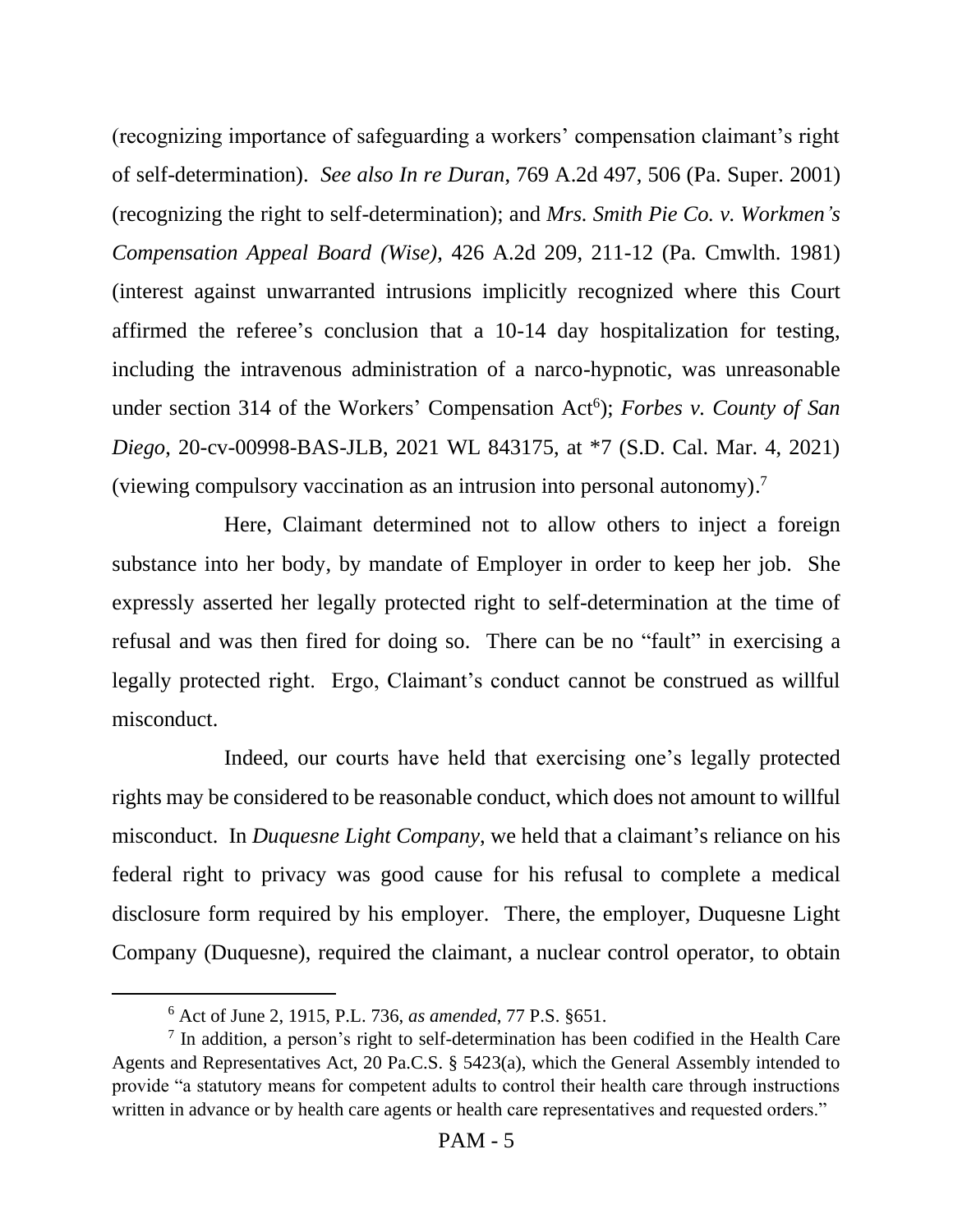certification from the Nuclear Regulatory Commission. To obtain a nuclear control operator license, the claimant was required to disclose his medical history by completing a Certificate of Medical History. The claimant, who had become dissatisfied with his position as nuclear control operator, attempted to transfer, or bid into a different job within Duquesne. However, Duquesne would not permit him to transfer from his position. Relying on the Federal Privacy Act,<sup>8</sup> 5 U.S.C. §552a, the claimant refused to complete this form in order to disqualify himself as a nuclear control operator and, in turn, secure his transfer to a different job. Duquesne terminated his employment because he refused to disclose his medical history. 474 A.2d at 408-09.

The claimant applied for, and was awarded, unemployment compensation benefits. Duquesne sought review, arguing that the claimant's refusal to disclose certain medical information constituted a wanton and willful disregard of his employer's interests and that the claimant was ineligible for benefits because the claimant became unemployed through his own fault. This Court disagreed.

Examining the claimant's reasons for withholding medical information and balancing those against the reasonableness of the request made by Duquesne, we concluded that

> **[t]he claimant here had a legally protected right under the Privacy Act**. This notice, attached to the license application, made the disclosure of medical information voluntary. **Since [the] claimant had a legally protected right, one that he could exercise at his own option, his conduct can be characterized as reasonable. His unemployment, therefore, was not the result of his**

<sup>8</sup> The federal Privacy Act, Pub.L. 93-579, 88 Stat. 1896, enacted December 31, 1974, 5 U.S.C. §552a, a United States federal law, establishes a Code of Fair Information Practice that governs the collection, maintenance, use, and dissemination of personally identifiable information about individuals that is maintained in systems of records by federal agencies.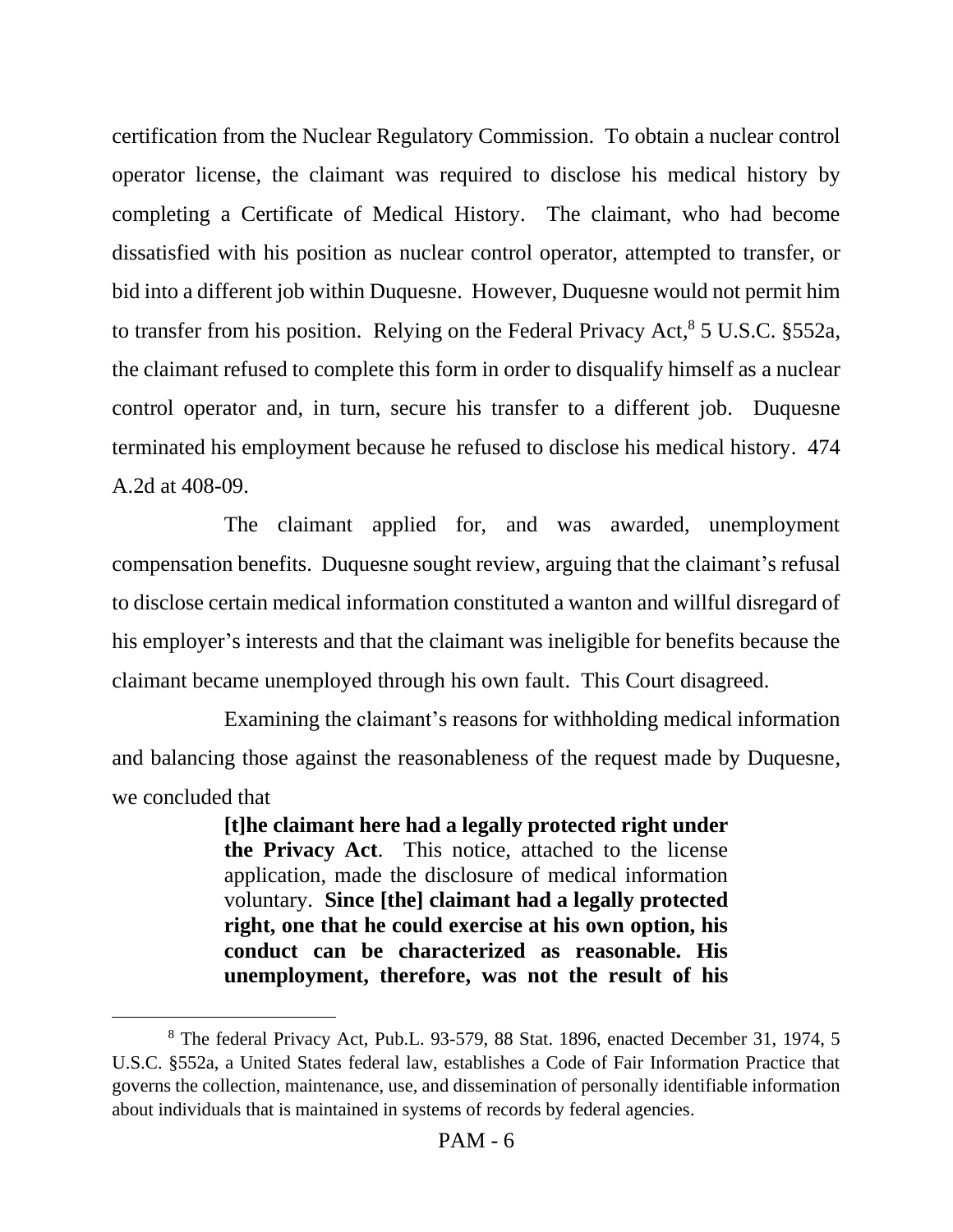# **willful misconduct because [the] claimant acted in a reasonable manner**.

*Id.* at 410 (emphasis added).

Applying *Duquesne Light* to the facts of this case, Claimant had a legally protected right, *i.e.*, a common law right of self-determination, to refuse the flu shot. Since Claimant had a legally protected right, her conduct can be characterized as reasonable and not the result of willful misconduct.

Similarly, in *Ault*, an employee was discharged after exercising his privilege under the Fifth Amendment<sup>9</sup> before a United States Senate subcommittee. In concluding that the employee should not have been denied his unemployment compensation benefits for exercising that legal right, the Supreme Court said: "We are unwilling to engraft upon our law the notion, nowhere so decided, that unemployment benefits may be denied because of raising the bar of the Amendment against rumor or report of disloyalty or because of refusing to answer such rumor or report." *Ault*, 157 A.2d at 380.

Like the Pennsylvania Supreme Court in *Ault*, we must be unwilling to engraft upon our law the notion that unemployment benefits may be denied to Claimant because she chose to exercise her long-standing legally protected right of self-determination. Therefore, unlike the Majority, I would conclude that Claimant may not be denied unemployment benefits for invoking her legally protected right to self-determination when she refused the flu shot.<sup>10</sup>

<sup>&</sup>lt;sup>9</sup> U.S. Const. amend. V.

 $10$  The UCBR and Majority focus on Claimant's mistaken understanding of the legal import of her "Advance Vaccination Directive (AVD) Card" and the authorities cited therein. As the Majority recounts, Claimant believed that the Nuremberg Code and Declaration of Helsinki gave her the "legal" right to refuse the flu vaccination. (Certified Record (C.R.), Item No. 9; Notes of Testimony (N.T.) at 4.) Claimant explained that she presented Employer with an AVD Card which she obtained online. *Id*.; N.T. at 3. Claimant told Employer that her AVD Card entitled her to **(Footnote continued on next page…)**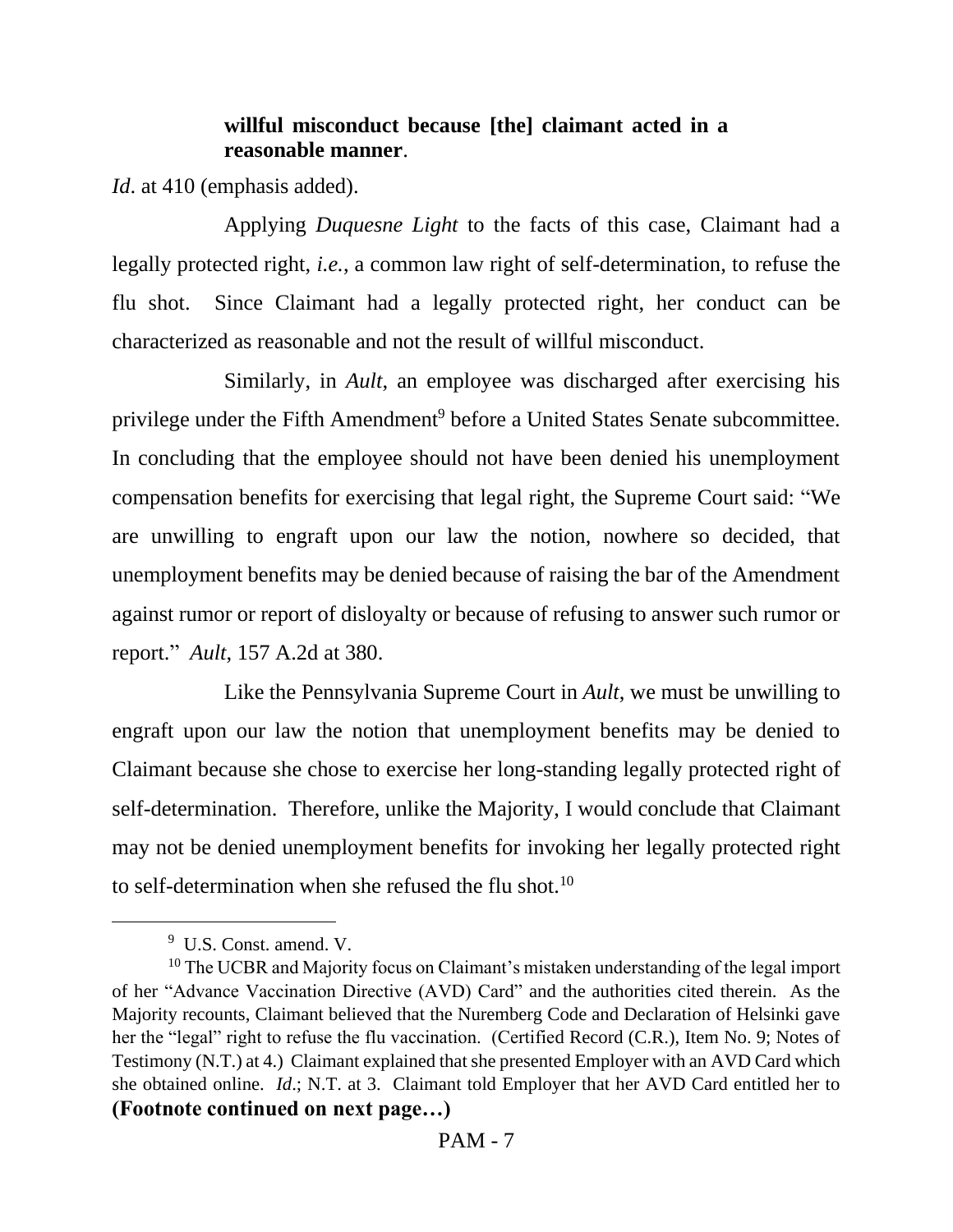# **2. Reasonableness of Employer's Policy/Rule**

Further, if an employer alleges willful misconduct because the claimant violated a work rule, the employer must prove both the existence of the rule and its violation. *Caterpillar, Inc. v. Unemployment Compensation Board of Review*, 703 A.2d 452, 456 (Pa. 1997); *Ductmate Industries, Inc. v. Unemployment Compensation Board of Review*, 949 A.2d 338, 342 (Pa. Cmwlth. 2008). In considering the employer's proffer, we examine whether "the rule or policy is reasonable in light of all the circumstances and if so, whether the employee [had] good cause to violate the rule or policy." *Caterpillar, Inc.*, 703 A.2d at 456. Reasonableness of the rule or policy is determined by "consider[ing] whether application of the rule or policy under the circumstances is fair and just and appropriate to accomplish a legitimate interest of the employer." *Spirnak*, 557 A.2d at 453.

Only if the employer satisfies its burden, will the burden then shift to the claimant to show that she had good cause for her actions. *McKeesport Hospital v. Unemployment Compensation Board of Review*, 625 A.2d 112, 114 (Pa. Cmwlth. 1993). "Whether a claimant has good cause to violate an employer's rule or policy is a question of law subject to this [C]ourt's review and should be viewed in light of

lawfully refuse the vaccine and that Employer should allow her to assert this legal exemption. *Id*. Claimant argued that "if an exemption [is] allowed for medical and religious reasons, then my advanced directive should be allowed as well." *Id*.; N.T. at 4. She explained that she previously got the flu shot before because she felt "forced to get it" but "upon coming into this knowledge . . . that I have a right to object to it, that's when I decided to say no, enough is enough." *Id*.; N.T. at 5. Before this Court, Claimant continues to argue that Employer failed to demonstrate that she committed willful misconduct because "every human being has the right to make decision[s] concerning their health." (Claimant's Brief at 5.)

To me, the fact that Claimant was mistaken as to the legal import of the AVD Card is of no moment because Claimant's legally protected right of self-determination existed even without the AVD Card, and regardless of her mistaken belief that the AVD Card granted her that legally protected right.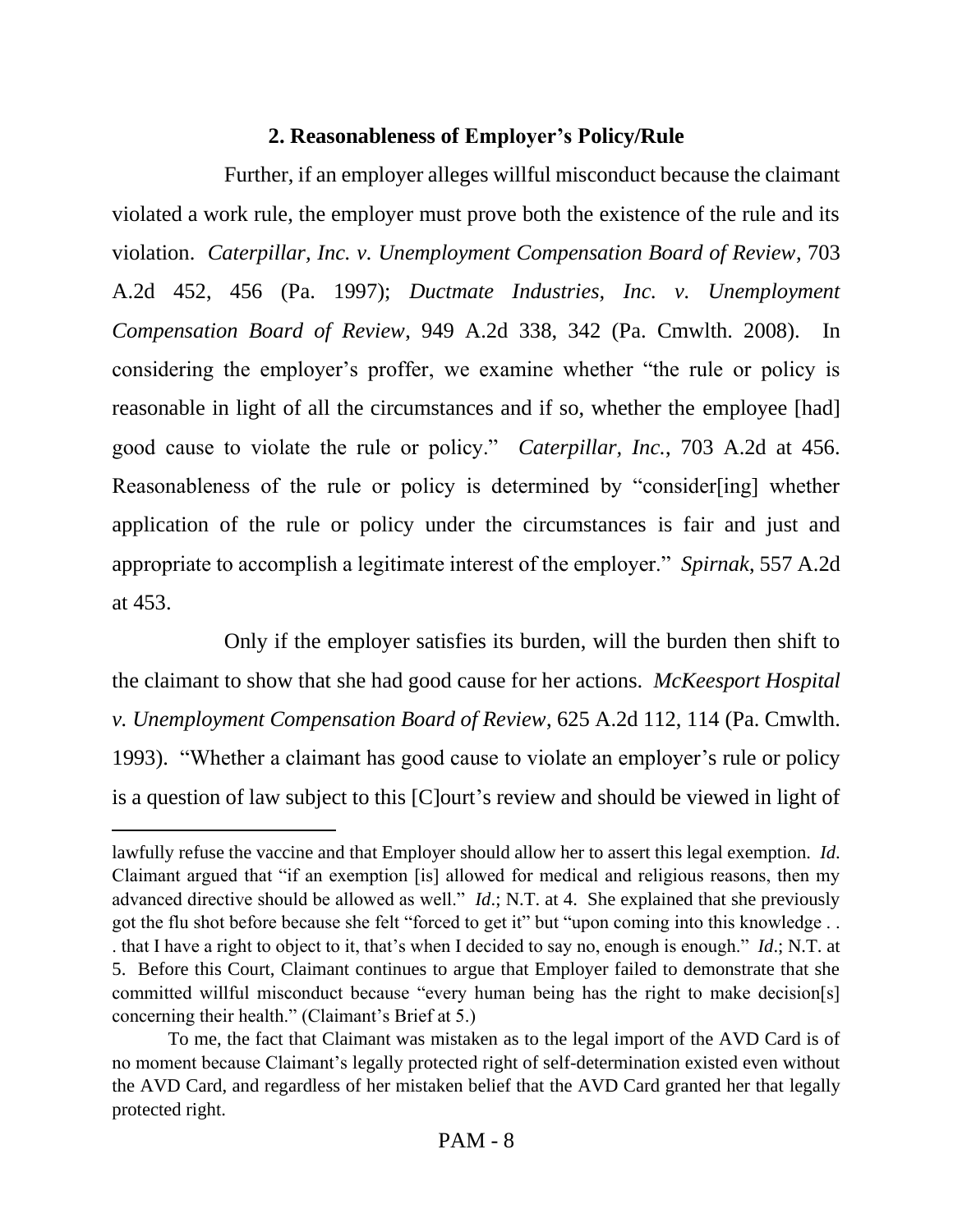all of the attendant circumstances." *Docherty v. Unemployment Compensation Board of Review*, 898 A.2d 1205, 1208 (Pa. Cmwlth. 2006). In *Frumento v. Unemployment Compensation Board of Review*, 351 A.2d 631 (Pa. 1976), our Supreme Court found that if an employee's action is justifiable or reasonable under the circumstances then it will not constitute willful misconduct because the employee would not be in willful disregard of the employer's interests and rules or standard of conduct that the employer has the right to expect. *See also Docherty*, 898 A.2d at 1208-09 ("A claimant has good cause if his . . . actions are justifiable and reasonable under the circumstances.").

Under the relevant standard, Claimant is not ineligible for benefits unless (1) Employer demonstrates that its flu shot policy was reasonable in light of all the circumstances; and (2) her violation of Employer's flu shot policy was not justifiable or unreasonable. *Spirnak*, 557 A.2d at 453; *Docherty*, 898 A.2d at 1208- 09.

Employer's flu shot policy was adopted to prevent the spread of the flu virus to employees and patients. (C.R. Item No. 3.) However, Employer's policy also permitted certain employees to apply for an exemption for religious and medical reasons and allowed those employees, who declined to get the flu shot, to remain employed without a vaccine. Seemingly, these individuals were allowed to wear masks or take other precautionary measures to avoid spreading the flu virus. Employer did not appear at the hearing and explain why Claimant, who refused the flu shot for secular, non-religious reasons, was not afforded the same opportunity to take these less invasive risk-reducing measures and remain employed.

Under Pennsylvania law, an employer must demonstrate that the application of the rule was reasonable; otherwise a violation of the rule will not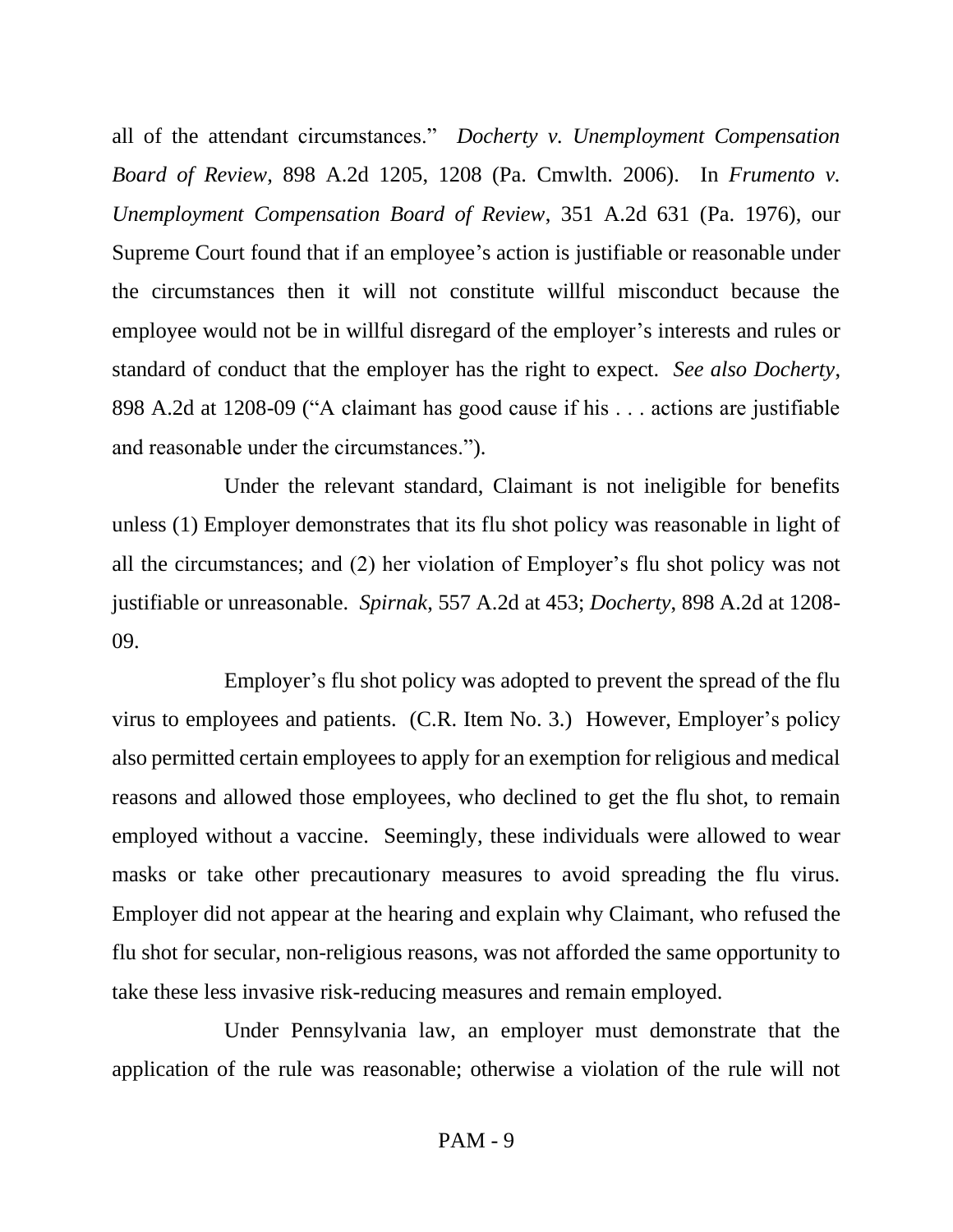constitute willful misconduct. *Spirnak*. This is where I believe the Majority's analysis falls short because it does not address whether Employer's application of its flu shot policy under these circumstances was fair, just, and appropriate to achieve a legitimate purpose. *Spirnak*. It is a critical aspect of the policy which was challenged by Claimant, which I believe we are obliged to address head-on.

As one court has observed, there is no principled reason to treat one's refusal to take the flu shot for secular reasons differently than those who refuse it for religious or medical reasons for purposes of determining whether an employee engaged in willful misconduct. In *Valent v. Board of Review of the Department of Labor*, 91 A.3d 644 (N.J. App. Div. 2014), June Valent was employed as a registered nurse at Hackettstown Community Hospital (hospital). The hospital operated under a mandatory vaccination policy, providing exemptions only for documented religious and medical purposes. As in this case, Valent refused to take the flu shot for purely secular reasons but she offered to wear a facemask, the same alternative to the flu shot required of employees who invoked a medical or religious exemption. The hospital terminated Valent's employment based on her refusal to submit to the flu vaccination policy. Consequently, the New Jersey Board of Review (board) denied Valent unemployment compensation benefits on the grounds that she was engaged in misconduct as defined by New Jersey's unemployment compensation statute. *Id*. at 646.

On appeal, the *Valent* Court reversed, finding it compelling that the hospital permitted employees to work without the vaccine provided they wear a mask. The *Valent* Court reasoned that the flu vaccination policy was not reasonably based exclusively on public health concerns because an employee claiming an exemption was only required to sign a form attesting to his or her faith-based (or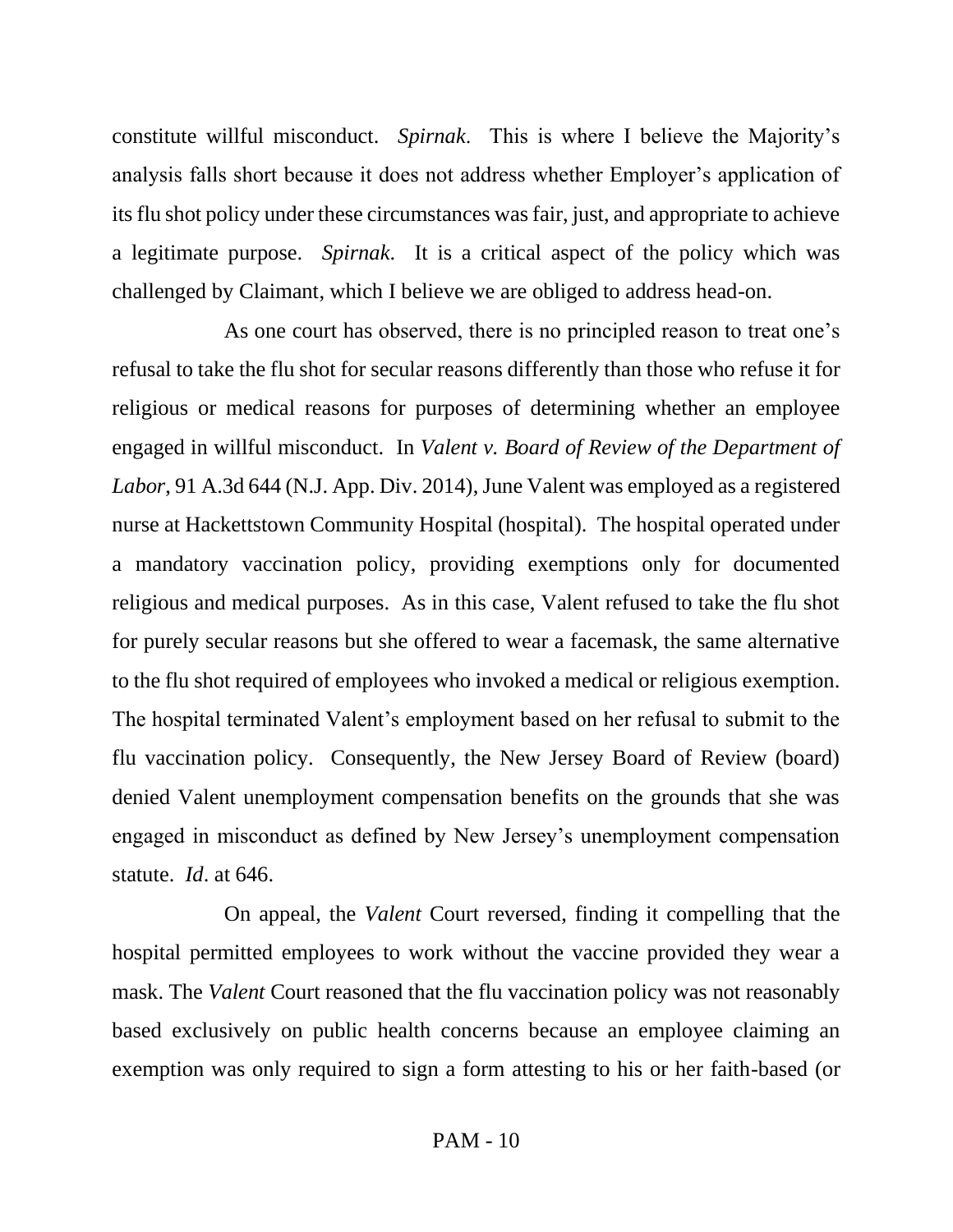medical) reason for refusing to be vaccinated, "accompanied with an appropriate note" from a religious leader, after which he or she could wear a mask. *Id*. at 647. The *Valent* Court found that these requirements were "facially unrelated to public health issues, patient safety concerns, or scientifically valid reasons for the containment of the flu virus." *Id*. at 647-48. The court held that by exempting employees who could produce religious-based documentation, and allowing them to wear a mask, but not Valent, the employer's requirements for exemptions under the flu vaccination policy were facially unrelated to public health issues. They were also facially unrelated to patient safety concerns and scientifically valid reasons for the containment of the flu virus. By following the religious or medical exemption policy of wearing a facemask when in the presence of patients, Valent adhered to what the court regarded as the relevant part of the hospital's policy by preserving the patient's health and safety.<sup>11</sup>

Here, the Majority concludes that Employer's flu shot policy was reasonable because of the potential health danger to Employer's vulnerable patient population. However, this analysis only touches upon part of Employer's flu shot policy. The other part, not acknowledged or addressed by the Majority, involves the reasonableness of Employer's exemption policy which singled out the religious and medical exemptions for different treatment - by allowing some employees to wear face masks or take some other precautionary alternative deemed sufficient to protect its goal of patient safety. These alternatives are presumptively suitable religious and

 $11$  Valent also argued the board's endorsement of the hospital's flu vaccination policy that contained a religious-based exemption violated her constitutionally protected right to freedom of expression under the First Amendment of the U.S. Constitution. 91 A.3d at 648. The *Valent* Court agreed, holding that by denying Valent's application to receive unemployment benefits based only on her unwillingness to submit to the hospital's religion-based policy, the board violated Valent's rights under the First Amendment. *Id*.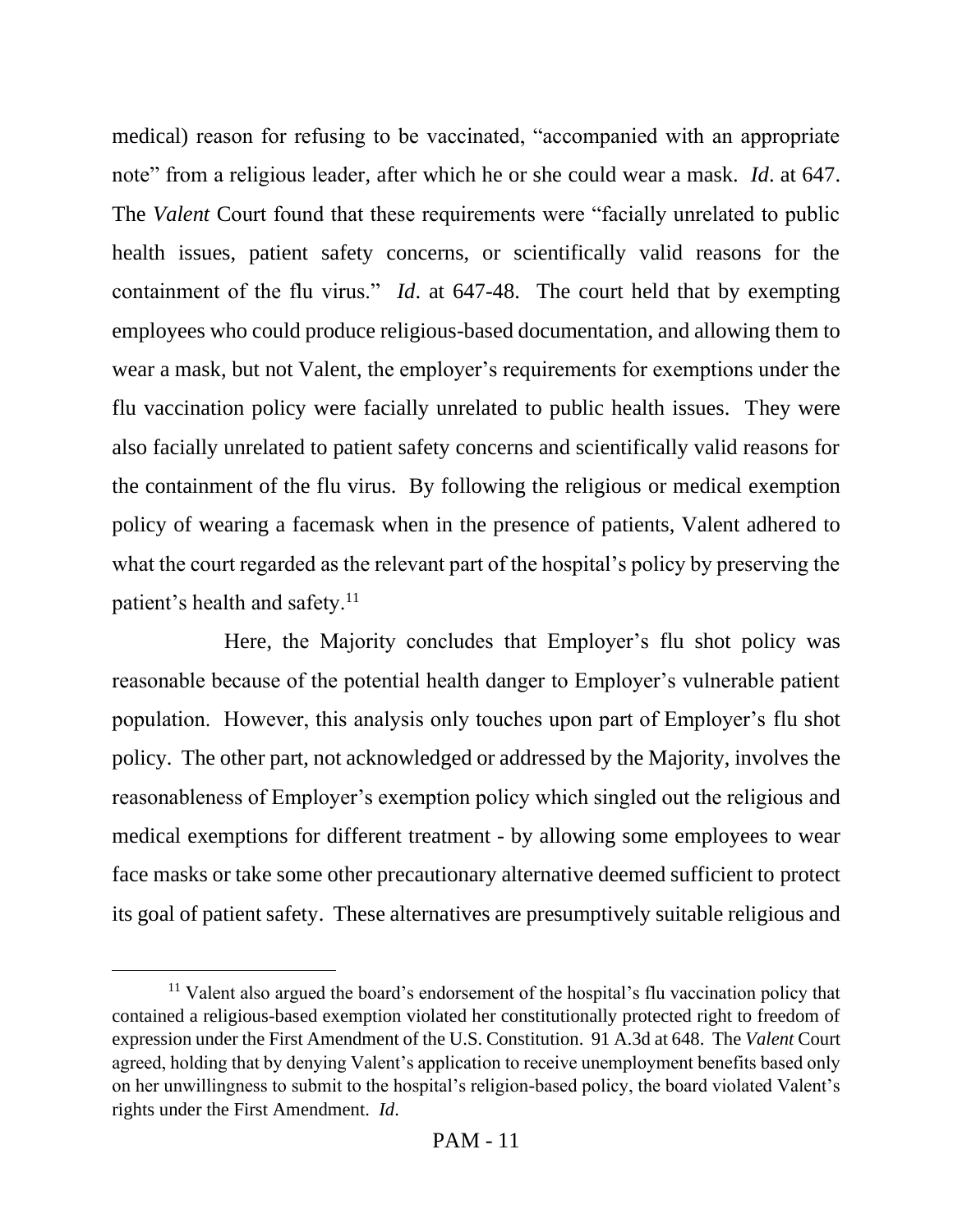medical belief accommodations. However, Employer provided no explanation on the record as to why it cannot also meet its legitimate public health goals through less intrusive means by allowing Claimant to, for example, wear a facemask, as well.

Based on what I perceive to be an arbitrary disparity between Employer's position regarding safe alternatives for religious and medical exemptions, versus the denial of such alternatives for those who exercise their legally protected right of self-determination of a medical treatment, I believe Employer's policy was not justified and, hence, is unreasonable. Employer has failed to come forward with any evidence or argument that denying Claimant those same options furthers its legitimate goal of promoting the public health. Consequently, despite the seemingly reasonableness of seeking to avoid the spread of the flu virus in a children's hospital, I submit that Employer failed to demonstrate that its application of its flu shot policy under these circumstances was fair, just, and appropriate because it allowed certain employees to take measures to avoid the spread of the virus and remain employed, but it did not provide Claimant the same opportunity, without any explanation of why that was reasonable. *See Spirnak*; *Caterpillar, Inc*.

In this same vein, I would also find that Employer failed to establish that Claimant's conduct was so inimical to its interests that willful misconduct occurred.<sup>12</sup> *Umedman v. Unemployment Compensation Board of Review*, 52 A.3d 558, 562 (Pa. Cmwlth. 2012) (citation omitted) (explaining that willful misconduct may also be found "where the behavioral standard is obvious, and the employee's conduct is so inimical to the employer's best interests that discharge is a natural result").

<sup>&</sup>lt;sup>12</sup> See C.R. Item No. 3 at page 3 where Employer states that it discharged Claimant because her "actions were not in [Employer's] interests."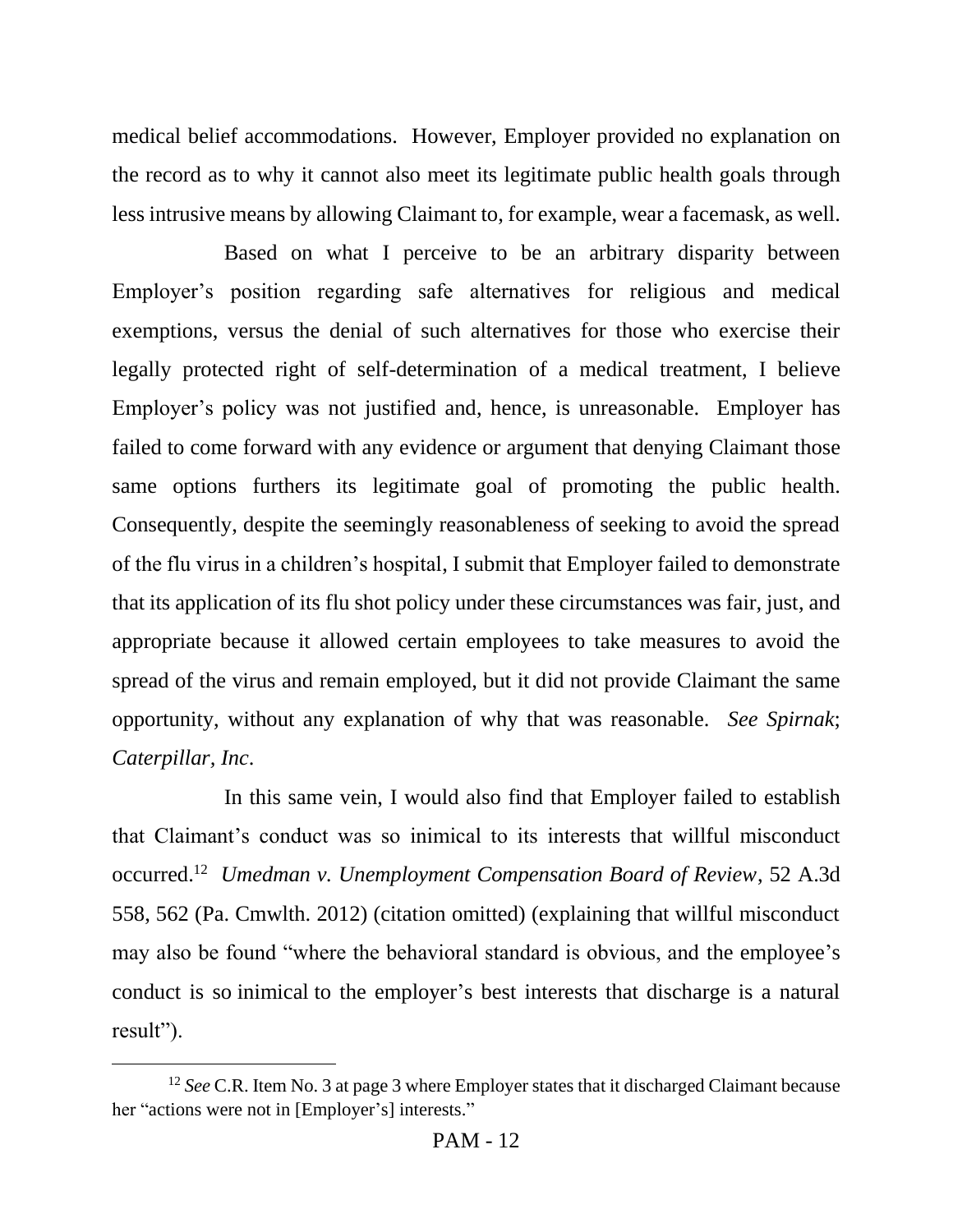Here, Employer sent Claimant a letter which stated that "[o]ur first priority is the health and safety of our patients . . . [w]e have an opportunity—and a responsibility—to protect our patients and our employees from this deadly disease." (C.R. Item No. 3.) At first glance it may appear that refusing the flu shot was an intentional disregard of Employer's interest or Claimant's duties and obligations. 13 However, I do not view the conundrum as so cut-and-dry. Even without Employer's evidence, it is safe to say, for those employees, alternative protective measures are undoubtedly put in place to contain the spread of the flu virus, such as facemasks. Yet these same measures were denied to Claimant as an option. Thus, without more, we should be loath to accept that Claimant arbitrarily or flagrantly disregarded Employer's interests. To do so would require us to conclude that Claimant, who refused the shot for secular personal reasons, acted contrary to Employer's interests, while those employees who received exemptions for religious or medical reasons did not. Here, the reason for not taking the flu shot does not change in any way the fact Employer could have allowed Claimant, like the others who invoked an exemption, to wear a facemask and still uphold its public health policy. In my view, the measure of disregard of Employer's interests is the same regardless of the reason for refusing the flu shot: religious, medical, or legal. It would be absurd to conclude that Claimant is ineligible for benefits by way of misconduct for failing to obtain a flu shot, where Employer evidently would employ safety measures for those who are unvaccinated pursuant to its Flu Shot Policy and allow those individuals to remain employed. Most importantly, Employer failed to appear at the hearing and

<sup>13</sup> *See Grieb v. Unemployment Compensation Board of Review*, 827 A.2d 422, 425 (Pa. 2003) (defining willful misconduct as (1) a wanton and willful disregard of an employer's interests; (2) a deliberate violation of an employer's rules; (3) a disregard of the standards of behavior that an employer can rightfully expect from an employee; or (4) negligence showing an intentional disregard of the employer's interest or the employee's duties and obligations).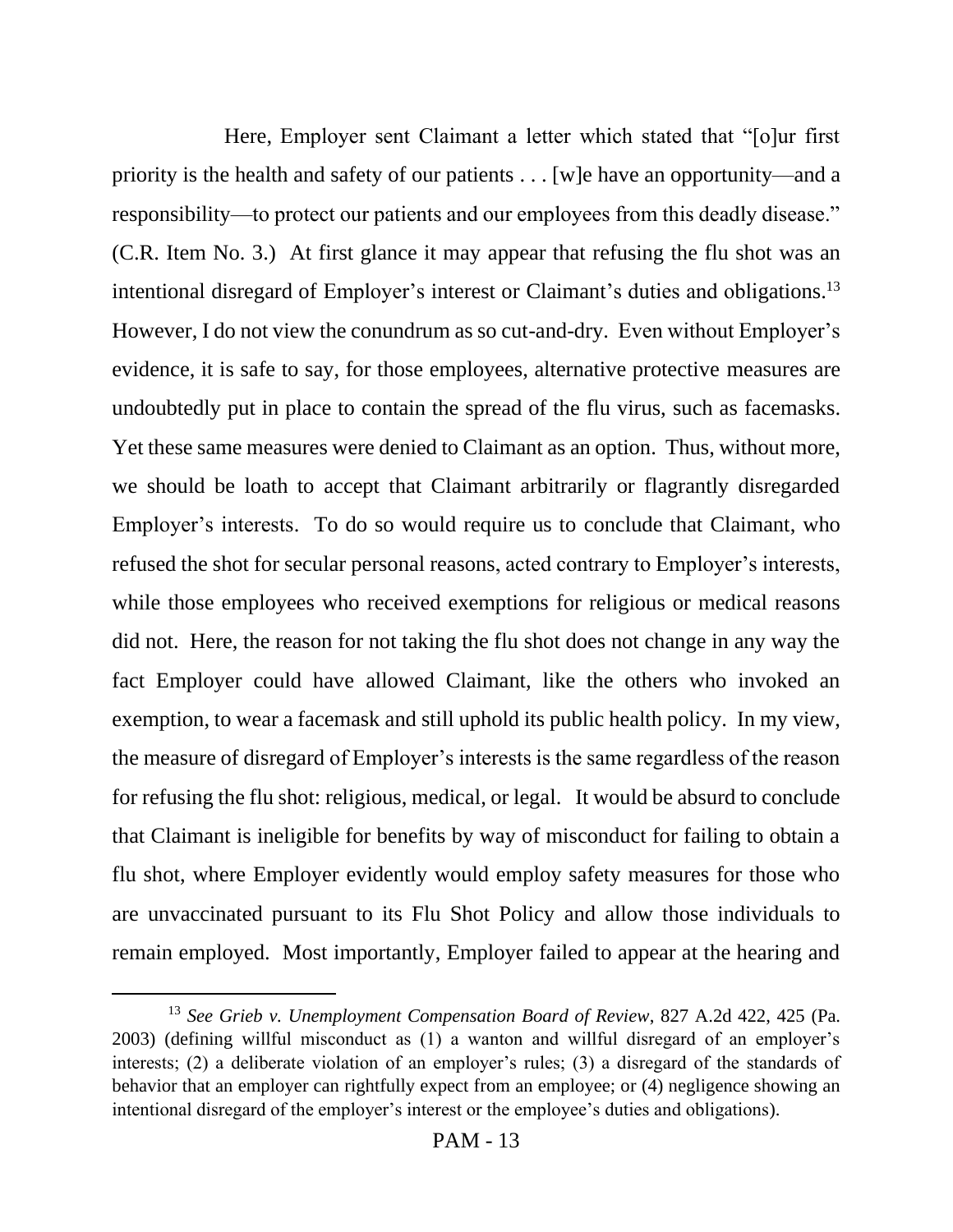present evidence as to why, if those safety measures are effective for employees who raise a religious or medical exemption, those same safety measures will not be equally effective for employees such as Claimant who object to the flu shot for secular, legal reasons. Perhaps there is a good reason. If there is, it is not in the record. I do not believe we can hold this failure against Claimant.

For the reasons above, I believe Claimant is entitled to unemployment compensation benefits. Our unemployment compensation system is solely concerned with an individual's entitlement to benefits for becoming unemployed through no fault of her own. Here, Claimant became unemployed because she exercised her common law right to self-determination. Exercising a legally protected right cannot amount to "willful misconduct" warranting denial of unemployment benefits. *Ault*; *Duquesne Light*. Yet, by denying her benefits, the UCBR (i.e., acting on behalf of our Pennsylvania government) has in essence penalized or punished Claimant under our Commonwealth's unemployment compensation law for exercising a legally protected right – for not getting a flu shot. In so doing, our government is indirectly requiring what the law does not - by denying unemployment compensation benefits to those who refuse it. Moreover, Employer has failed to meet its burden of demonstrating that its policy was reasonable under these circumstances. Suffice it to say, had Claimant been afforded the same risk-reducing accommodations as employees asserting a religious or medical exemption, she would still be employed.

Finally, I would find the UCBR's reliance on *Fallon v. Mercy Catholic Medical Center of Southeastern Pennsylvania*, 877 F.3d 487 (3d Cir. 2017), to be mistaken because it involved a claim for wrongful termination based on religious discrimination. In *Fallon*, a hospital worker claimed that his employer terminated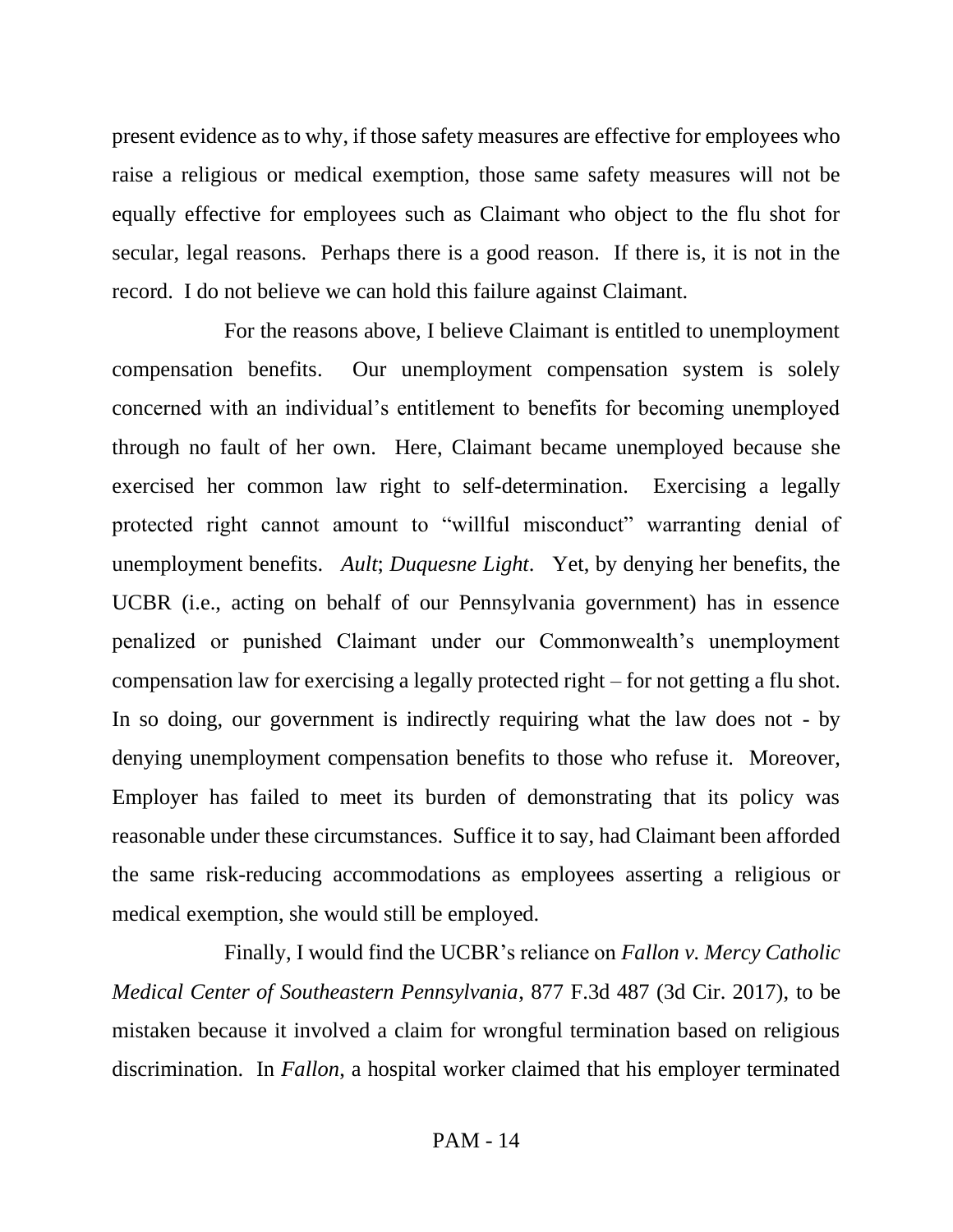him for failing to get a flu shot due to his religious beliefs. The United States Court of Appeals for the Third Circuit, however, held that the worker's anti-flu vaccination beliefs were not religious and that, as a result, Title  $VII^{14}$  did not protect the employee. Although the employee in *Fallon* did not belong to any religious organization, he held strong personal and medical beliefs opposing the flu vaccine. His complaint alleged that he believed that he "should not harm" his own body and that the flu vaccine "may do more harm than good." *Fallon*, 877 F.3d at 492.

The court found that the worker's beliefs were not religious because they: (1) did not "address fundamental and ultimate questions having to do with deep and imponderable matters," (2) were not part of a comprehensive belief system, and (3) were not manifested in formal and external signs. *Id*. Rather, the worker's concern was really about health effects of the flu vaccine because he did not believe the scientifically accepted view that it is harmless to most people. *Id*. The court held that the worker's belief, although sincerely held, was medical rather than religious, and did not occupy a place in his life similar to that of a more traditional religion. *Id*. Accordingly, the court affirmed the dismissal of the employee's Title VII claim.

*Fallon* is materially distinguishable from the instant matter. *Fallon* is squarely concerned with an individual's right to protection from discrimination under a federal statute, solely concerned with discriminatory behavior resulting in a wrongful termination. Under *Burger*, the impetus of an individual's discharge viewed through the lens of wrongful termination is a question separate from an individual's entitlement to unemployment compensation benefits. For this reason, I find *Fallon* unpersuasive herein because the issue here is whether Claimant is

<sup>14</sup> 42 U.S.C. §§2000(e)-2000(e)-17.